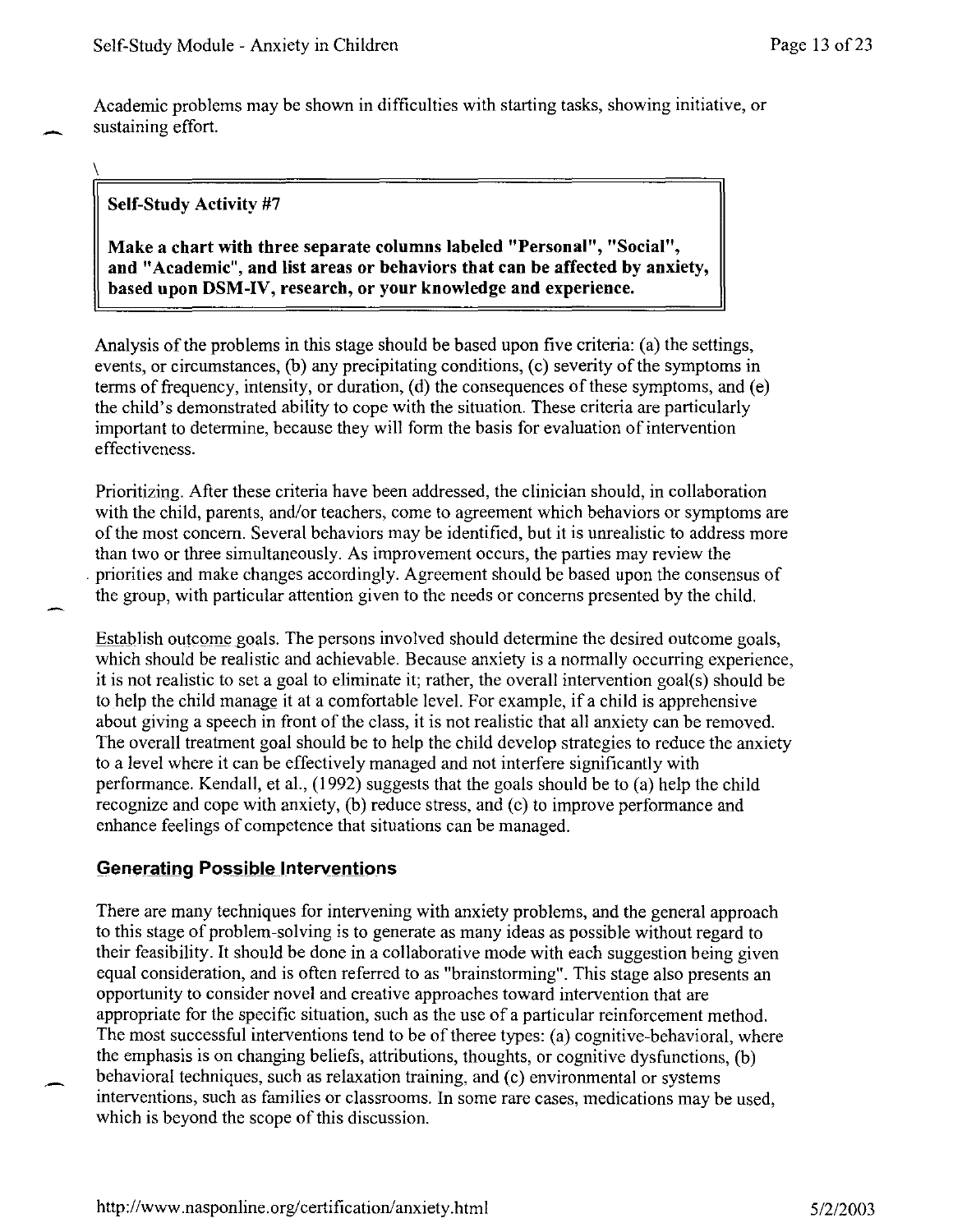Kendall, et al., (1992) describes several types of cognitive-behavioral/behavioral interventions that may be useful with children:

• relaxation therapy

-

- imagery techniques
- correcting maladaptive self-talk
- teaching problem-solving skills
- managing rewards

• using "Superhero" characters (e.g., "How would a famous comic strip characteristic handle this situation?")

- building a "coping template"
- modeling (symbolic, "live", and participant)
- rehearsal and role plays
- exposure to the anxiety-producing situation

Any of these techniques may be adapted to work with the individual child, but the goal is to generate a list of intervention strategies from which the most appropriate one(s) will be selected. Because many of these techniques would be known to a professional but not to a child or parent, it is important that the practitioner be able to discuss them as options. The techniques then could be adapted and modified in discussion with the child to determine specific methods of implementation. The reader is referred to Kendall, et al. (1992) and similar intervention-based materials for further suggestions.

### **Example**

When children become anxious and engage in cognitive dysfunction, they may develop beliefs that are inconsistent with probable outcomes of their behavior. Therefore, they may convince themselves that they will most certainly fail at an impending task to be performed. Following is an example of how a therapist might work with a child who is concerned about giving a speech in class:

Child: I have to give this speech in class next week and I'm terrified about it.

>Therapist: What terrifies you about giving this speech?

Child: I just know that I'll get up there and stutter and make a fool of myself and everyone will laugh at me. The other kids will tease me later and be talking for weeks about how bad I did.

The rapist: It is normal for people to feel anxious when they have to perform before their friends like that. Even people who do that a lot sometimes get nervous in front of a group.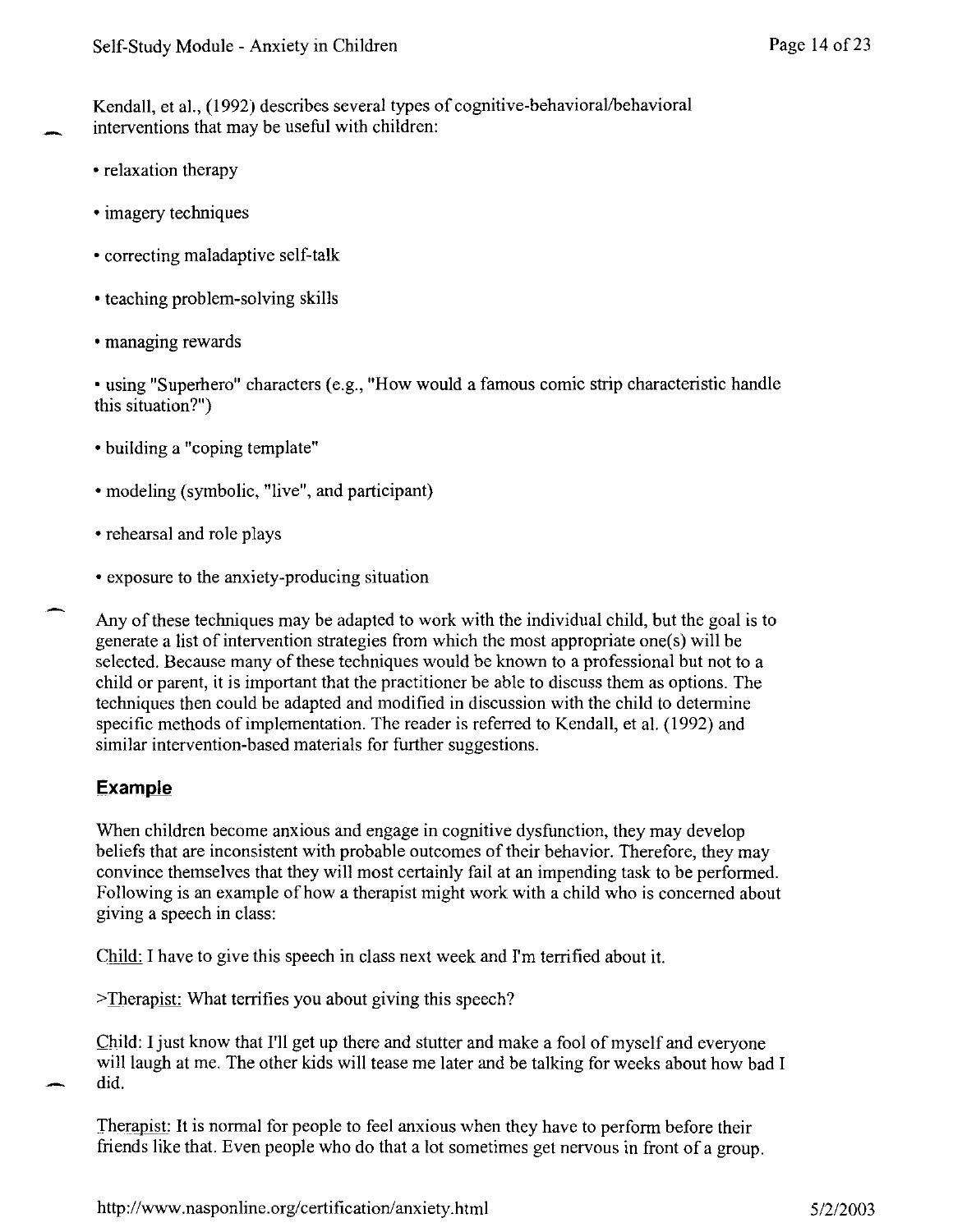Chjld: Yeah, but they've done it before and they know how to handle it. I am such a total klutz in front of people.

Therapist: So, you're convinced that this will go badly because you're a klutz and there's not much you can do about it. Do you think you're a total klutz or that it's just this speech that worries you?

Child: Well, I guess I'm not a total klutz, 'cause I'm a pretty good student. I just haven't done much speaking before.

Therapist: So, you're not a klutz, but you're worried about this speech. Do you know the material well?

Child: Oh, yeah. I know this stuff frontwards and backwards and I actually enjoyed learning about it, but I still am worried about giving the speech.

The rapist: You just said you are "worried" about this speech, while a few minutes ago, you said you were "terrified". What has changed here?

Child: Well, I guess I know the material well, and if I practice it a lot, I should feel better about it. I guess I'll still be nervous, but I'll figure a way to get through it. After all, I do pretty well otherwise.

Thempist: So, now you're not terrified, but worried. That seems normal. You think that you're just worried about this one thing, and that you know the material well. If you practice and rehearse, do you think it should go pretty well?

Child: Yeah, I guess so. I know I'll be a little nervous, but I know my stuff, so I think it will go O.K.

In this example, the therapist is successful in helping to change the child's distorted cognitions about his being a "total klutz", a self-attribution that is irrational, but is increasing his fear. By helping him to develop alternative cognitions and coping strategies, the anxiety is reduced to a lower level, rather than eliminating it totally. It would be unrealistic for the child to expect to be anxiety-free when giving the speech, but the goal should be to keep it at a manageable level(Huberty,  $1997a$ <sup>1</sup>.

### **Selection of an Intervention**

The final intervention that is selected should be drawn from the list of those generated during the brainstorming phase, and be discussed with the child, parents, teachers, and others. Although the choice is to be made in a collaborative manner, the clinician also should consider the following criteria: (a) evidence of empirical support and a reasonable likelihood of success, (b) appropriateness for the specific desired outcomes and treatment goals determined in the Problem Analysis stage, (c) availability of necessary resources and materials, (d) understanding by the parents and child specifically what is to be done, how long it may take, and the likelihood of success (or if experimental, that information is communicated, as well), and (e) acceptability to the child and others. A systematic approach to selecting an intervention reduces the possibility that the final choice will be imposed on the child or that it may be unintentionally subverted or be otherwise ineffective.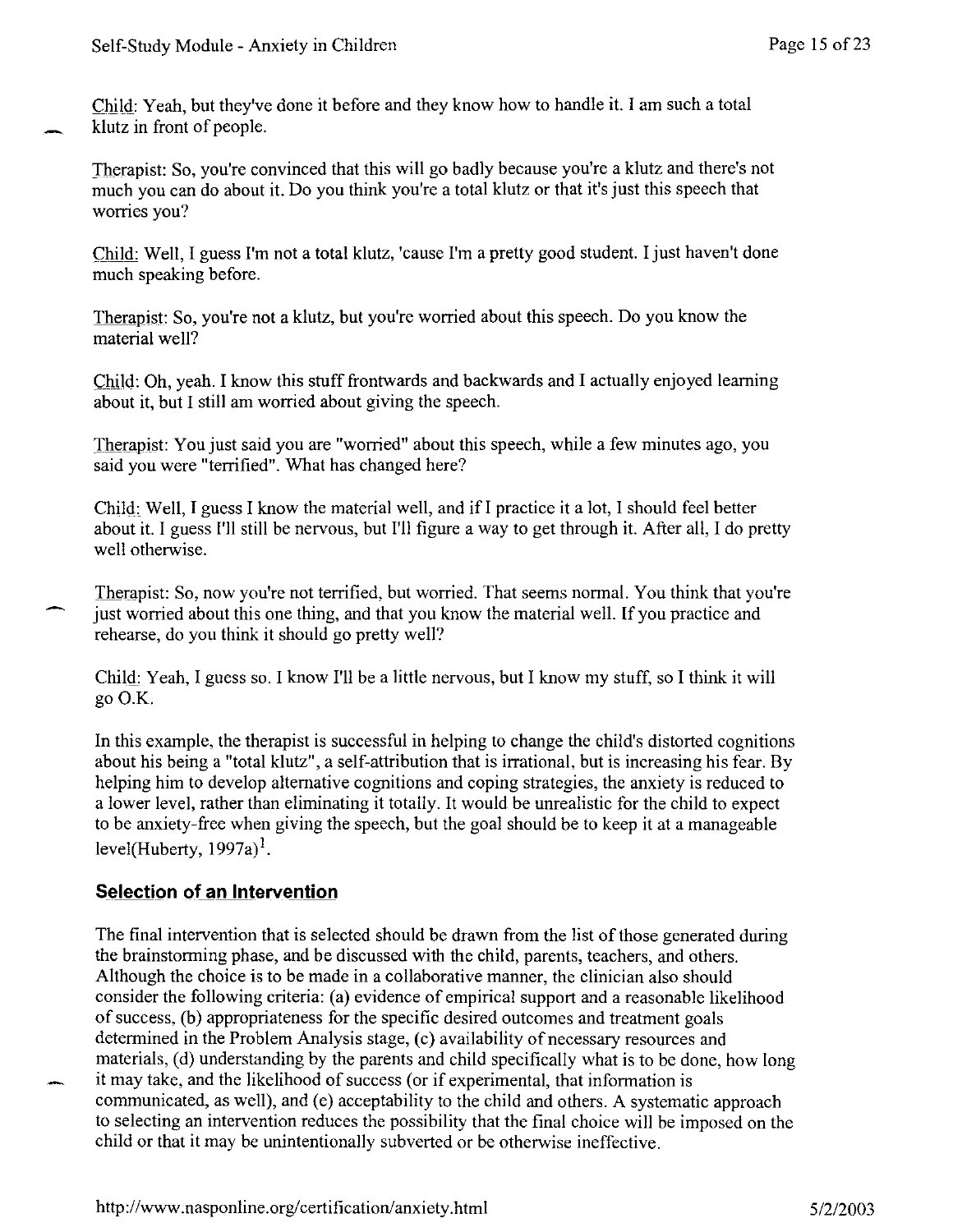#### Implementation of the Intervention

Once the interventions have been identified, the process of designing a plan for implementation begins. The following are necessary components of an implementation procedure:

• What will be done

-

- Who will be responsible for which aspects
- When it will be done (e.g., time of day, when events occur, etc.)
- Where the interventions will occur (e.g., designated appointment times, etc.)
- What materials or services will be needed
- Training necessary for any participant
- How the intervention will be monitored
- How it will be determined when changes need to be made

#### **Example of an Intervention Plan**

Name: Referral Questions: \_\_\_\_\_\_\_\_\_\_\_\_\_\_\_\_ \_

Intervention:  $\qquad \qquad$ Date:  $\qquad \qquad$ 

| <b>Goal/Desired</b><br><b>Outcome</b> | What is to be Done |
|---------------------------------------|--------------------|
|                                       |                    |
|                                       |                    |
|                                       |                    |
|                                       |                    |

#### **Evaluation and Revision of the Intervention Plan**

A plan must be developed to systematically evaluate the intervention so that the therapist will know if progress is occurring or if changes to be made. After a pre-determined point in time, such as number of sessions, days, etc., evaluation should be conducted to ascertain if goals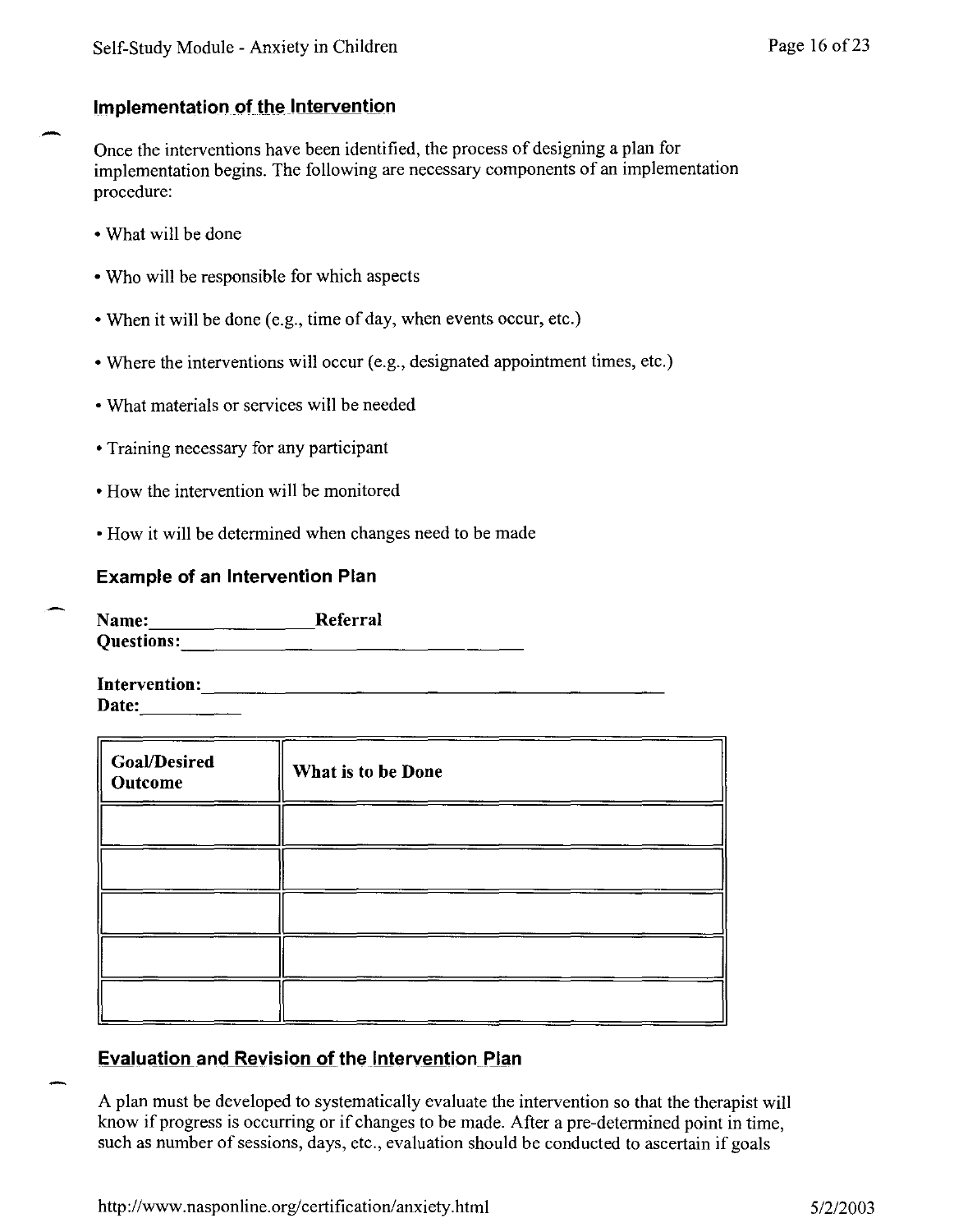have been accomplished or if changes need to be made. By using the assessment methods used in the Problem Identification stage, follow-up assessment should be conducted and compared to the initial data. If a goal has been met, then the intervention should be temporarily withdrawn to detennine if the effects remain (i.e., "return to baseline"). If the improvement persists, then plans to fade the intervention should be made. If the goal has been achieved in part, then the parties must determine if the goal or the intervention methods are still appropriate and make necessary changes. It may also be determined that as much progress as possible has been made, and the intervention changed or discontinued. When it is detennined that the intervention is no longer needed, the parties should develop a follow-up plan which should include: (a) post-treatment visits, and (b) on-going monitoring of behavior.

# **CASE EXAMPLE**

Space limitations preclude a detailed example of applying this problem-solving process, but let us consider the case of nine-year old Eric, who is showing signs of "school refusal" , which is manifested as anxiety about going to school. There are no objective reasons at school why he should not attend (e.g., he is not being harassed by a "bully"). He is described as above average in ability and can do his work well. The therapist can implement the stages of the process, which is summarized here.

### **Problem Jdentification**

I. Behavioral interviews with Eric and his parents and teacher(s), with emphasis on obtaining their perspectives about the behaviors

2. Observation of Eric when leaving home, getting on the bus, and when he arrives at school over several days to detennine the nature of the antecedents and consequences of the behavior

3. Observation of Eric while at school across various activities and settings

4. Administration of the RCMAS and the Personality Inventory for Youth to Eric to gather more information about his anxiety and to help rule out other problems

5. Administration of behavior rating scales to the parents and teachers

6. Detennine baselines of frequency of these behaviors over several days.

### **Problem Analysis**

1. Rule out alternative explanations or the presence of co-existing problems of which school refusal is only a symptom, such as family difficulties. If other problems can be ruled out, then intervention for the refusal behaviors is indicated.

2. Detennine if there are circumstances at home that precede the refusal behaviors, might occur during the trip to school, or are shown after Eric arrives

3. Detennine the severity of the behaviors, such as frequency per week and amount of resistance encountered.

4. Determine the consequences of these behaviors, i.e., do they result in him being kept home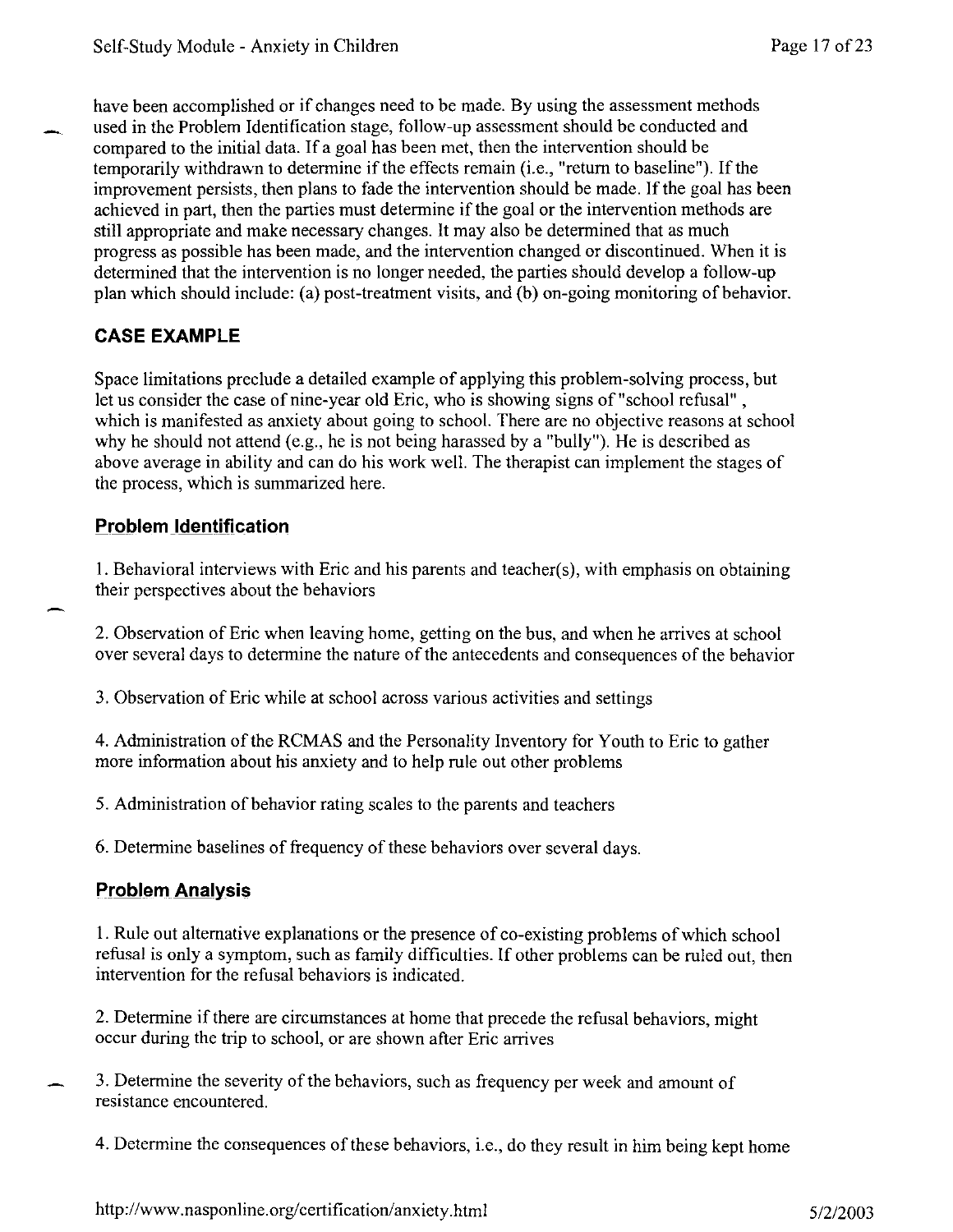-

from school, arriving late, or being transported by parents.

5. Determine how Eric copes with being sent to school against his wishes, i.e., does his anxiety become greater, thereby creating more difficulties.

6. After these data have been obtained, the clinician should meet with the Eric and his parents and teachers to achieve consensus on the settings and circumstances where interventions should be focused. Outcome goals should be established, e.g., "Eric will get on the bus independently and go to school without resistance", and "Eric will remain in class for the entire day".

#### **Generating Possible Interventions**

1. Meet with Eric, his parents, and teachers to discuss ideas for how to address the refusal behaviors.

2. All persons generate possible approaches and solutions, including the clinician.

3. Consider all suggestions as possibilities.

#### **Selection of an Intervention**

Let us assume that an in vivo desensitization procedure has been selected as the intervention. These techniques have been shown to be effective in treating refusal behaviors, and are appropriate for Eric's age and the circumstances. It will be necessary to enlist the aid of the school and parents to implement such a strategy, because they will be directly involved in implementing and monitoring the intervention early in the school day until he goes home. Eric and his parents and teacherss are informed of the specific procedures to be followed, an anticipated time line, and some estimate of the likelihood of success. Agreement and acceptance of the specific intervention is obtained at this time.

#### **Implementation of the Intervention**

After the intervention is selected and agreed to, more specific information is given: what will be done, who is responsible for what components, what time the process will begin (e.g, when Eric wakes up), what will happen at school once he is on the bus, any materials or resources needed, parent or teacher training, who will monitor each step in the intervention, and how needed changes will be determined. Let us assume that the following plan has been devised:

- 9. Gets dressed in the morning and walks to the bus stop, but does not get on.
- 8. Gets dressed in the morning and walks to the bus stop, and gets on the bus.
- 7. Rides the bus to school, but then returns home.
- 6. Rides the bus to school, and gets off, but has instruction individually.
- 5. Rides the bus to school, goes to the door of the classroom, but has instruction individually.
- 4. Rides bus to school, and enters the classroom with an adult, who stays with him.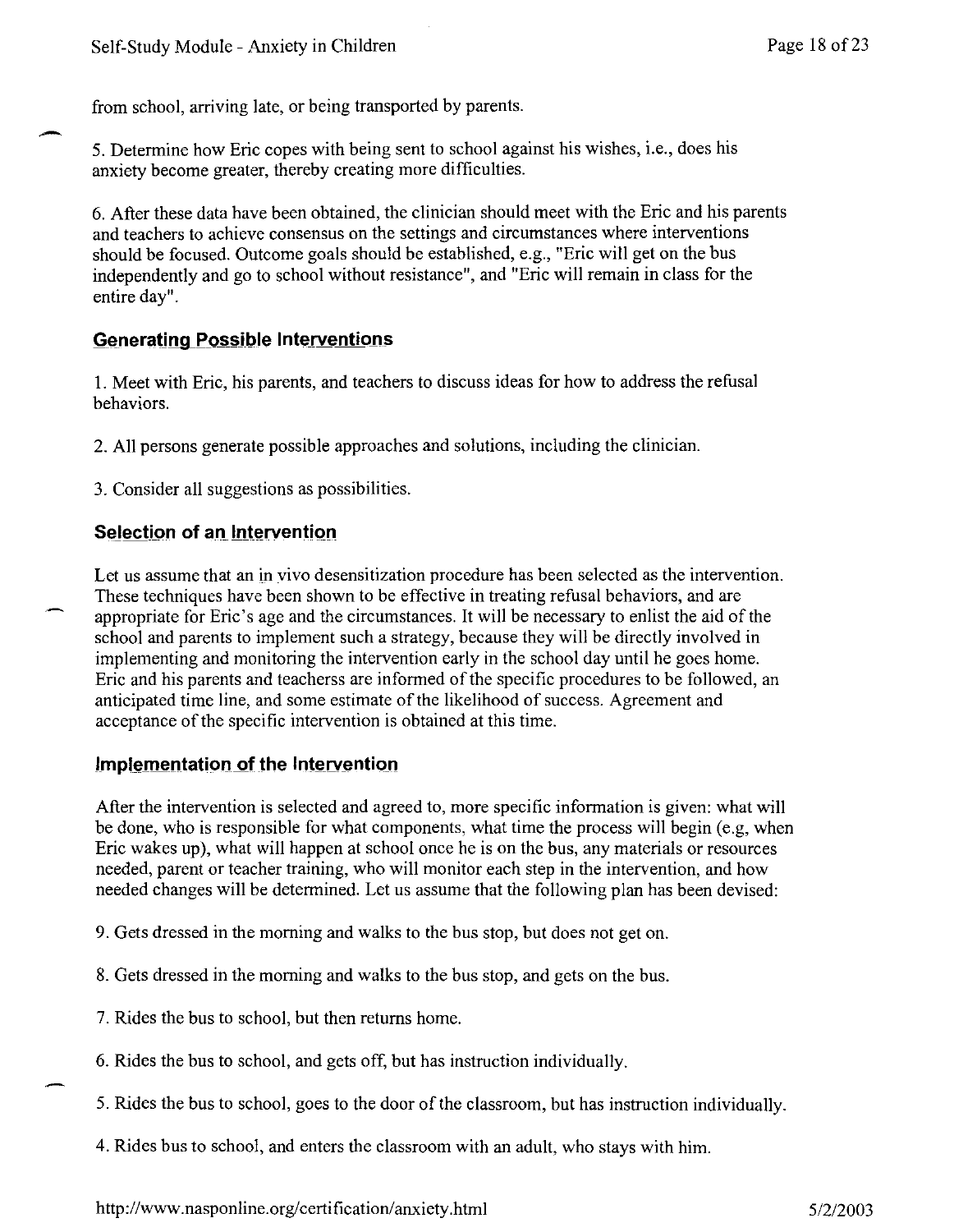- 3. Enters the classroom with an adult, who stays for several minutes, and then leaves.
- 2 Enters the classroom with an adult, who leaves immediately.
- 1. Enters the classroom alone and remains to participate.

These steps could be changed to accommodate Eric's increased comfort with going to school and remaining in class. Changes would be based on the clinician's analysis of verbal reports from Eric, parents, and teachers, observations, anecdotal records, and ongoing data collection.

### Evaluation and Revision of the Intervention Plan

As the desensitization program progresses, changes are made. At pre-determined points (e.g., after one week), the clinician meets with everyone involved to determine the progress made. At that time, any changes receive consensus from the group. If progress is seen, the program continues with any changes, and a time for a second review is established. This process continues until one of the following has occurred:  $(1)$  the treatment goalshave been achieved, or (2) as much progress has been made as possible. If success has not occurred, the group must decide the next steps. If goals have been met, then plans for follow-up and monitoring will be made.

### **Conclusion**

Anxiety is a complex problem confronting children and adolescents that may require intervention from psychological and educational professionals. It is hoped that this self-study material will assist the reader to improve personal knowledge and skills and encourage further development and learning.

Documentation of Self-Study Activity Suggestion #1

Following is a form for developing a problem-solving approach to address an anxiety-related problem. Create a narrative example, complete each section of the form as to how you might complete each phase. Use extra sheets as necessary and include together as documentation.

### Problem-Solving **Plan**

Referral Question/Concern:

#### Goals/Desired Outcomes:

Problem  $\left| \begin{array}{ccc} \text{1} & \text{1} & \text{1} & \text{1} & \text{1} & \text{1} & \text{1} & \text{1} & \text{1} & \text{1} & \text{1} & \text{1} & \text{1} & \text{1} & \text{1} & \text{1} & \text{1} & \text{1} & \text{1} & \text{1} & \text{1} & \text{1} & \text{1} & \text{1} & \text{1} & \text{1} & \text{1} & \text{1} & \text{1} & \text{1} & \text{1} & \text{1} & \text{1} & \text{1} & \text{1} &$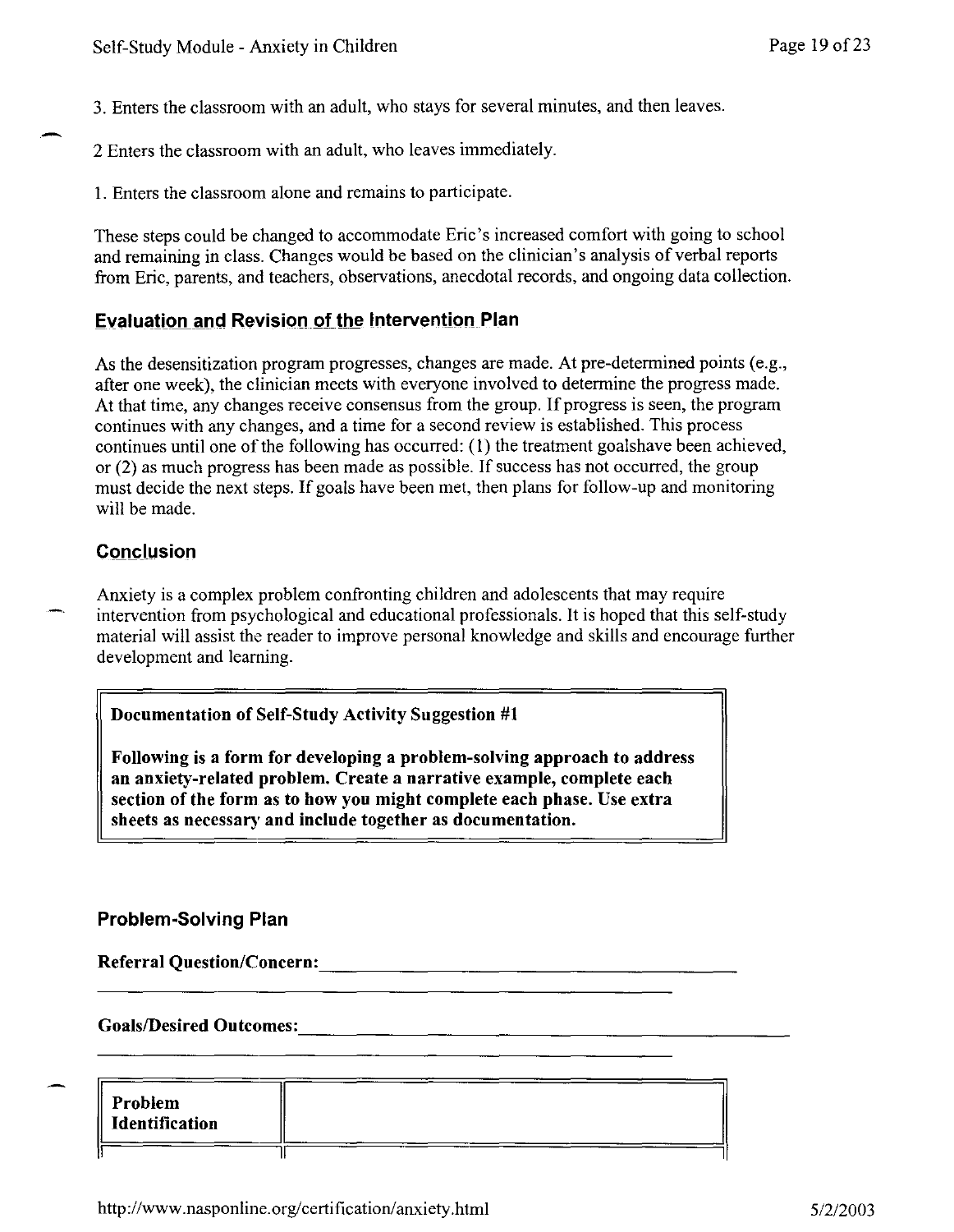| <b>Problem Analysis</b>                            |  |
|----------------------------------------------------|--|
| Possible<br><b>Interventions</b>                   |  |
| <b>Select Intervention</b>                         |  |
| Implementation                                     |  |
| <b>Evaluation/Revision</b>                         |  |
| Documentation of Self-Study Activity Suggestion #2 |  |

Create a case study of a child with an anxiety problem, specify goals/desired outcomes, and develop an intervention plan using the following form. Use extra sheets as necessary. Submit all materials as documentation.

| Name:             | Referral |
|-------------------|----------|
| <b>Questions:</b> |          |

Intervention: \_\_\_\_\_\_\_\_\_\_\_\_\_\_\_\_ \_ Intervention:\_\_\_\_\_<br>Date:\_\_\_\_\_\_\_\_\_\_\_\_\_\_

-

| Goal/Desired<br>Outcome | What is to be Done |
|-------------------------|--------------------|
|                         |                    |
|                         |                    |
|                         |                    |
|                         |                    |
|                         |                    |

# **Suggestions for Further Reading**

Huberty. T. J. (1997). Anxiety. In G. G. Bear, K. M. Minke, & A. Thomas (Eds.), Children's needs II: Development, problems, and alternatives (2nd ed.), (pp. 305-314). Bethesda, MD: National Association of School Psychologists. This book chapter discusses anxiety from clinical and school perspectives, and includes content on the normal and atypical aspects.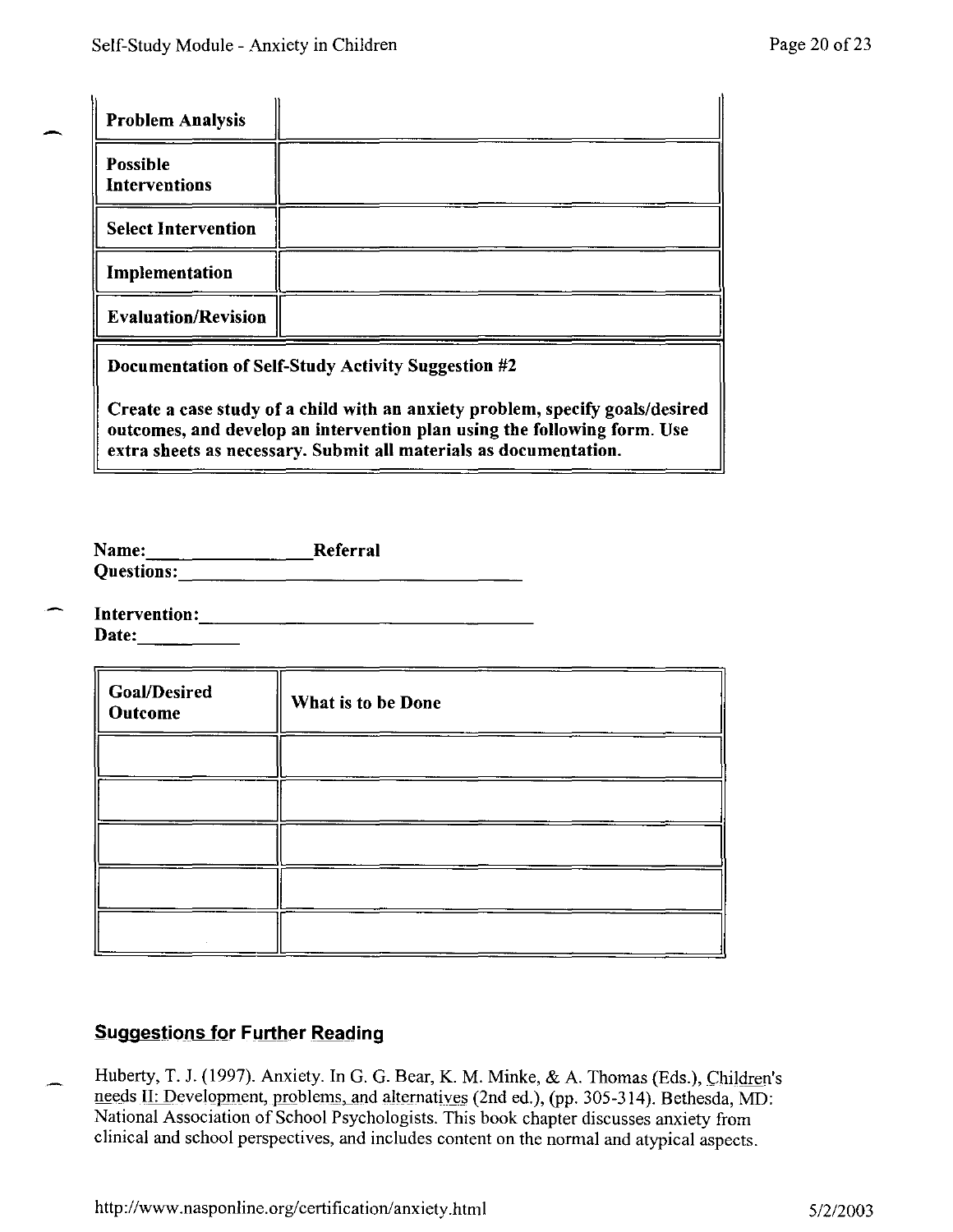Comorbidity, the relationship of anxiety to depression, assessment, and interventions are some of the topics presented.

Kendall, P. C., Kane, M., Howard, B., & Siqueland, L. (1990). Cognitive-behavioral treatment of anxious children: Treatment manual. [Available from Philip C. Kendall, Department of Psychology, Temple University, Philadelphia, PA 19122.] This publication offers specific suggestions and guidelines to develop intervention programs for anxietyrelated problems, and includes materials to assist in treatment planning.

March, J. S. (Ed.). (1995). Anxiety disorders in children and adolescents. New York: Guilford Press. This excellent book discusses anxiety problems in terms of basic concepts and foundations, assessment, and intervention approaches. Material on the neuropsychology of anxiety and comorbidity are included.>

Ollendick, T. H., & King, N. J. (1994). Diagnosis, assessment, and treatment of internalizing problems in children: The role of longitudinal data. Journal of Consulting and Clinical Psychology, 62, 918-927. This article provides an overview of major issues in childhood internalizing problems, including anxiety, and discusses comorbidity, longitudinal findings, and results of selected outcome studies. The article will provide the practitioner with a firm background in the conceptual and practical aspects of internalizing problems of childhood.

Ollendick, T. H., King, N. J., & Yule, W. (Eds.). (1994). International handbook of phobic and anxiety disorders in children and adolescents. New York: Plenum Press. This book provides a comprehensive overview of anxiety disorders in childhood, and is comprised of four sections: current issues, specific phobic and anxiety disorders, assessment techniques, and intervention and prevention strategies.

### **References**

Achenbach, T. M. (1991c). Youth Self-Report. Manual. Burlington, VT: University Associates in Psychiatry.

Achenbach, T. M., McConaughy, S. H., & Howell, C. T. (1987). Child/adolescent behavioral and emotional problems: Implications of cross-informant correlations for situational specificity. Psychological Bulletin, 101, 213-232.

American Psychiatric Association. (1994). Diagnostic and statistical manual of mental disorders (4th ed.). Washington, DC: Author.

Bernstein, G. A., & Borchardt, C. M. (1991). Anxiety disorders in childhood and adolescence: A critical review. Journal of the American Academy of Child and Adolescent Psychiatry, 30, 519-533.

Butcher, J. N., Williams, C. L., Graham, J. R., Archer, R. P., Tellegen, A., Ben-Porath, Y. S., & Kaemmer, B. (1992). Minnesota Multiphasic Personality Inventory for Children-Adolescent. Minneapolis, MN: National Computer Systems.

Dweck, C. S., & Bush, E. S. (1976). Sex differences in learned helplessness: I. Differential debilitation with peer and adult evaluators. Developmental Psychology, 12, 147-156.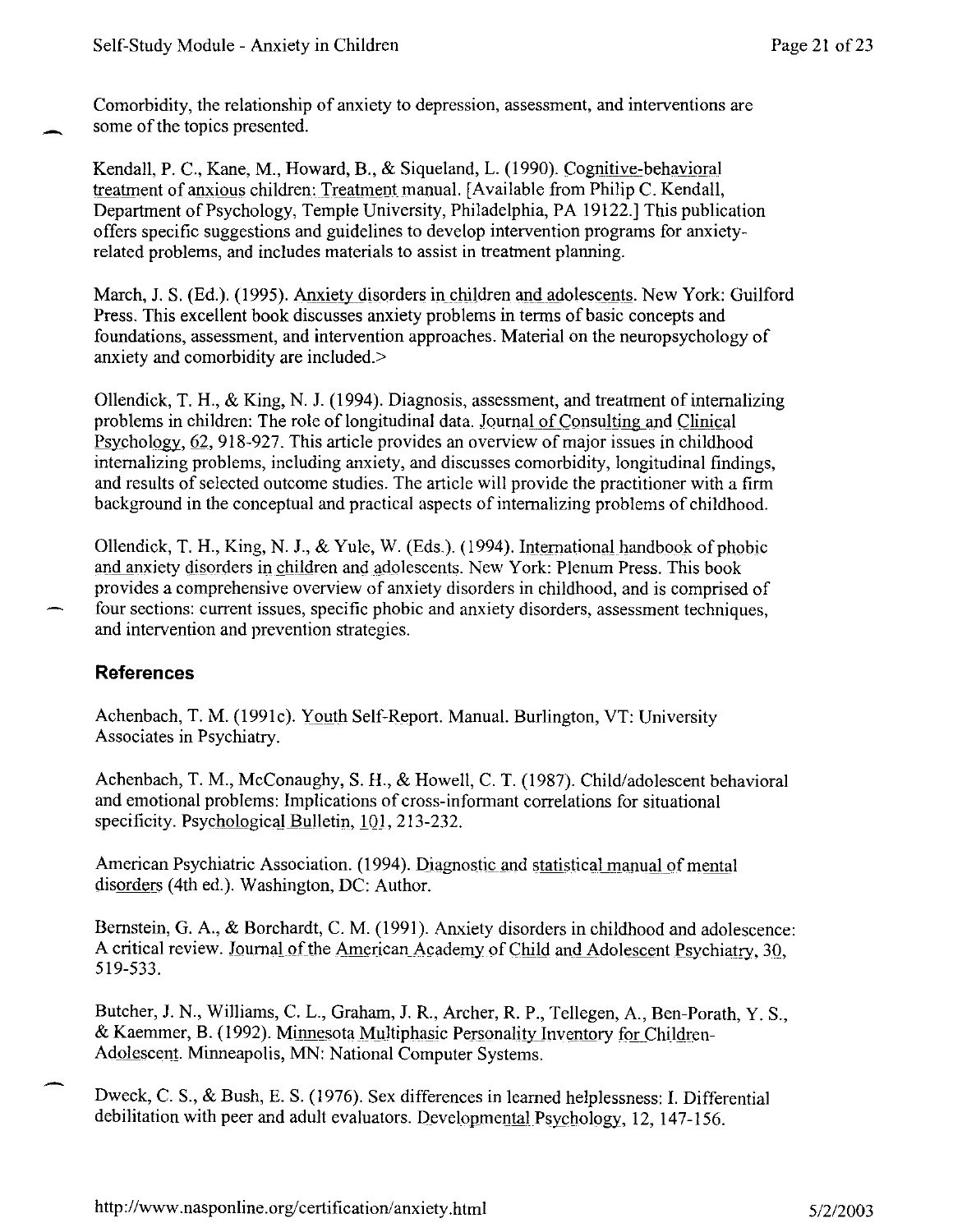-

Goss, A. M. (1984). Behavioral interviewing. In T. H. Ollendick & M. Hersen (Eds.), Child behavioral assessment (pp. 61-79). New York: Pergamon.

Harris, S. L., & Ferrari, M. (1983). Developmental factors in child behavior therapy. Behavior Therapy, 14, 54-72.

Huberty, T. J. (1997a). Anxiety. In G. G. Bear, K. M. Minke, & A. Thomas (Eds.), Cbildren's needs II: Development, problems, and alternatives (2nd ed.), (pp. 305-314). Bethesda, MD: National Association of School Psychologists.

Huberty, T. J. (1997b, August). The consultant as a problem-solver with childhood anxiety disorders.\_Paper presented at the Annual Convention of the American Psychological Association, Chicago.

Kashani, J. H., & Orvaschel, H. (1990). A community study of anxiety in children and adolescents. American Journal of Psychiatry, 147, 313-318.

Kendall, P. c., Chansky, T. E., Kane, M. T., Kim, R. S., Kortlander, E., Ronan, K. R., Sessa, F. M., & Siqueland, L. (1992). Anxiety disorders in youth. Boston: Allyn & Bacon.

Kovacs, M. (1981). Children's Depression Inventory. Pittsburgh, PA: University of Pittsburgh.

Kovacs, M., Feinberg, T. L., Crouse-Novak, M., Paulauskas, S. L., & Finkelstein, R. (1984). Depressive disorders in childhood: I. A longitudinal prospective study of characteristics and recovery. Archives of General Psychiatry, 41, 229-237.

Lachar, D. (1982). Personality Inventory for Children-Revised. Manual. Los Angeles: Western Psychological Services.

Lachar, D., & Gruber, C. P. (1994). A manual for the Personality Inventory for Youth: A selfreport companion to the Personality Inventory for Children. Los Angeles: Western Psychological Services.

Last, C. L., Strauss, C. c., & Francis, G. (1987). Comorbidity among childhood anxiety disorders. The Journal of Nervous and Mental Disease, 175, 726-730.

Leibert, R. M.,  $\&$  Morris, L. W. (1967). Cognitive and emotional components of test anxiety: A distinction and some initial data. Psychological Reports, 20, 975-978.

Marks, I. (1987). The development of normal fear: A review. Journal of Child Psychology and Psychiatry, 28, 680-697.

Millon, T. Green, C. J., & Meagher, R. B. (1982). Millon Adolescent Personality Inventory. Minneapolis, MN: National Computer Systems.

Morris, R. J., & Kratochwill, T. R. (1985). Behavior treatment of children's fears and phobias: A Review. School Psychology Review, 14, 84-93.

Ollendick, T. H. (1983). Reliability and validity of the Revised Fear Survey Schedule for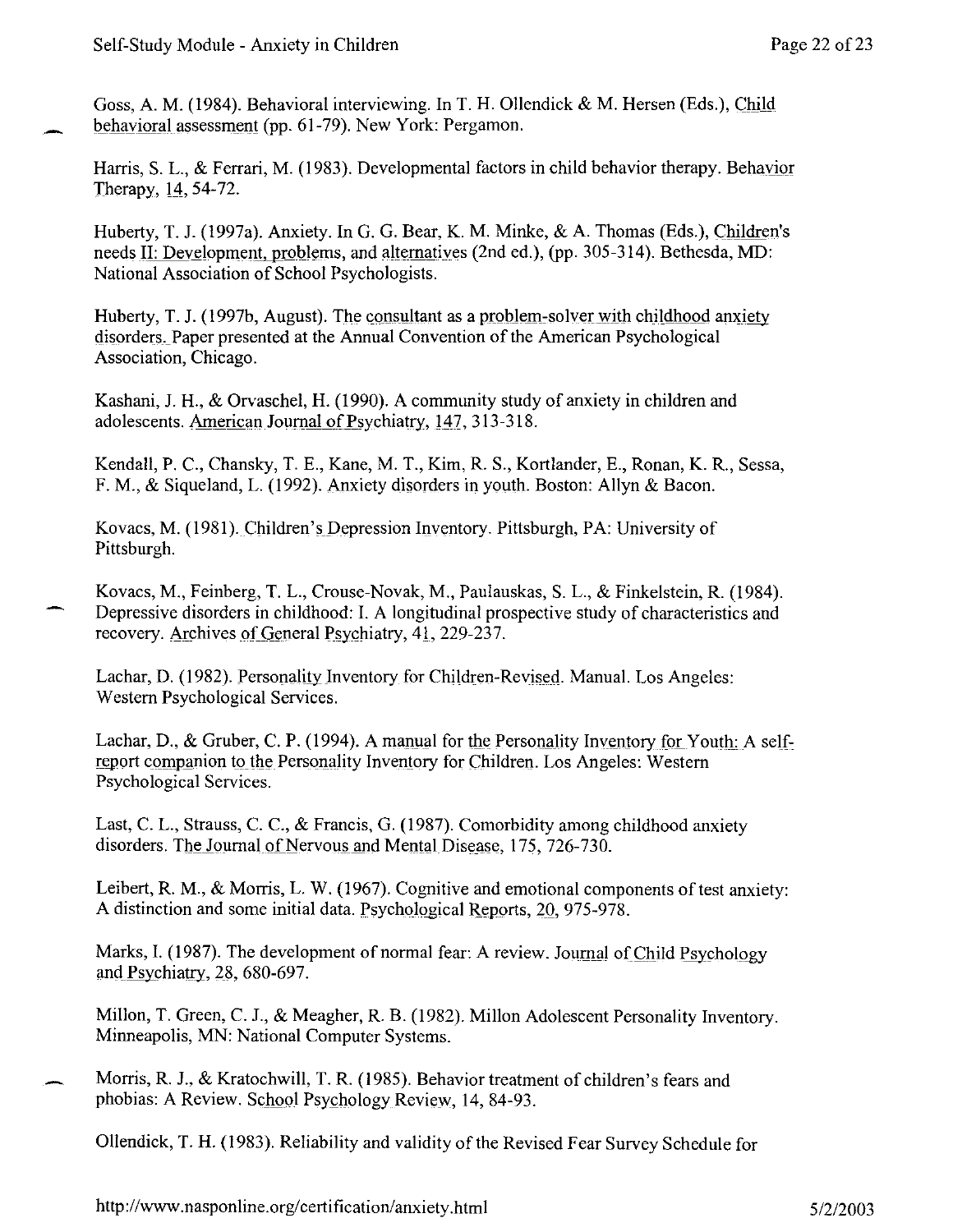-

Children. Behavior Research and Therapy, 21, 685-692.

Ollendick, T. H., & King, N. J. (1994). Diagnosis, assessment, and treatment of internalizing problems in children: The role of longitudinal data. Journal of Clinical and Consulting Psychology, 62, 918-927.

Ollendick, T. H., Matson, 1. L., & Helsel, W. 1. (1985). Fears in children and adolescents: Normative data. Behaviour Research and Therapy, 23, 465-467.

Reynolds, C. R., & Richmond, B. O. (1978). What I Think and Feel: A revised measure of children's manifest anxiety. Journal of Abnormal Child Psychology, 6, 271-180.

Reynolds, C. R., & Kamphaus, R. (1992). Behavior Assessment System for Children. Circle Pines, MN: American Guidance Service.

Reynolds, W. M. (1987). Reynolds Adolescent Depression Scale. Manual. Odessa, FL: Psychological Assessment Resources.

Reynolds, W. M. (1989). Reynolds Child Depression Scale. Manual. Odessa, FL: Psychological Assessment Resources.

Rutter, M., Tizard, 1., & Whitmore, K. (1970). Education, health, and behavior. New York: Wiley.

Silverman, W. K. (1991). Anxiety Disorders Interview Schedule for Children. Albany, NY: Greywind Publications.

Spielberger, C. (1973). State-Trait Anxiety Inventory for Children. Manual. Palo Alto, CA: Consulting Psychologists Press

Stark, K. D., Humphrey, L. L., Laurent, 1., Livingston, R., & Christopher, 1. (1993). Cognitive, behavioral, and family factors in the differentiation of depressive and anxiety disorders during childhood. Journal of Consulting and Clinical Psychology, 61, 878-886.

Vasey, M. W., Crnic, K. A., & Carter, W. G.  $(1994)$ . Cognitive Therapy and Research, 18, 529-549.

<sup>1</sup> From Children's needs II: Development, problems, and alternatives (p. 311), by G. G. Bear, K. M. Minke, & A. Thomas (Eds.), 1997, Washington, DC: National Association of School Psychologists. Copyright 1997 by National Association of School Psychologists. Reprinted by permission.

Site Index



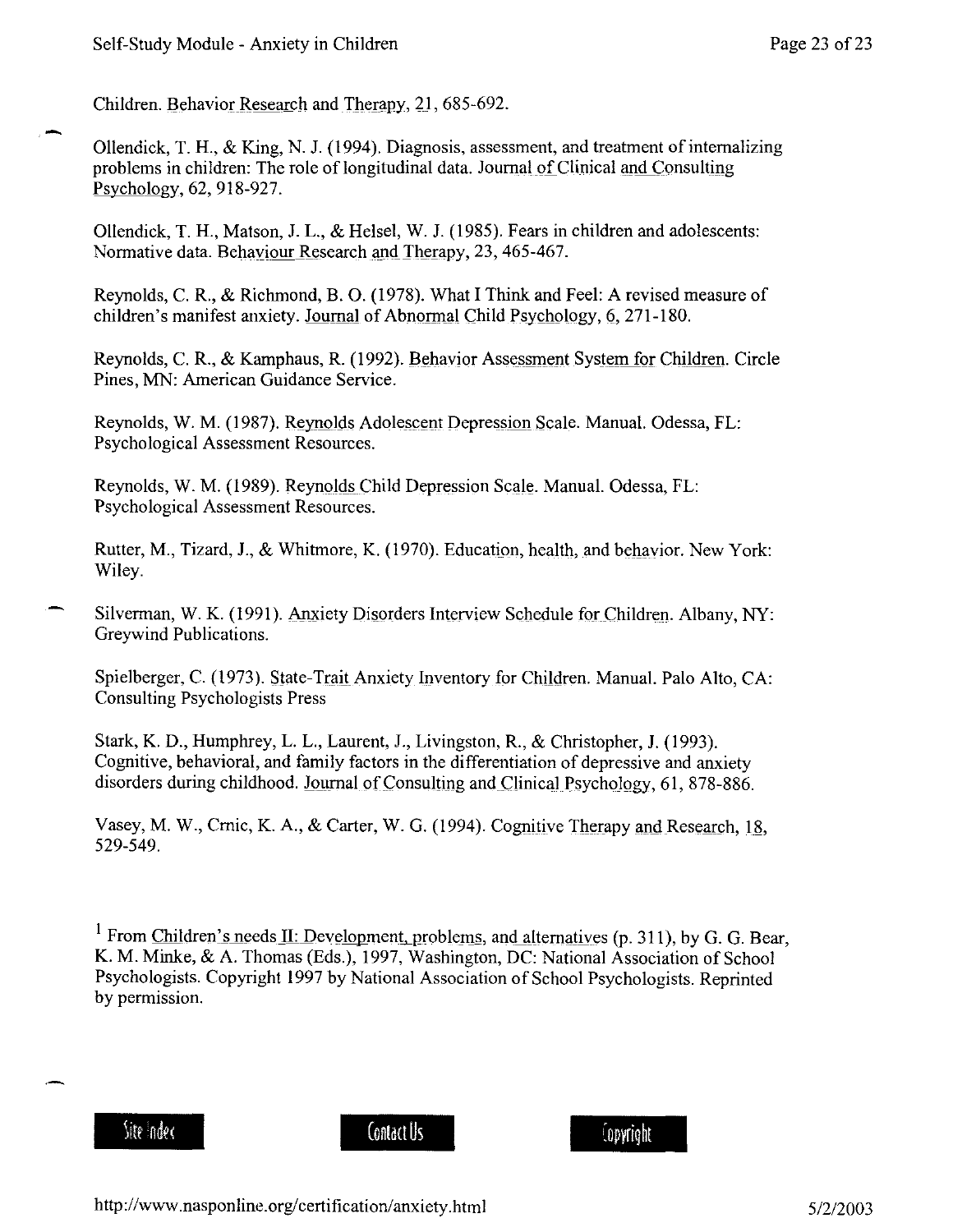$\ddot{\phantom{2}}$ 

I

 $S($ 

 $\mathsf{C}$ 

Pai



-

# **The Child Anxiety NETWORK**

Anxiety disorders are one of the primary mental health problems affecting children and adolescents today. Given the wide range of stressors associated with growing up, it is important that our children have appropriate skills for coping with anxiety and other difficult emotions.



# I Can Relax! Relaxation

# CD for Children



The "I Can Relax!" CD will<br>help your child develop the<br>skills they need to learn to<br>relax during stressful times help your child develop the skills they need to learn to relax during stressful times. Could your child use some help...

- relaxing at bedtime
- before tests or exams
- before dentist or hospital visits
- before stressful medical procedures

Give your children the skills they need to learn to relax. Click Here!



Helping Kids Cope

**O** When Anxiety Strikes: Children Gain Freedom from Fear at BU Center

 $\bullet$  Helping Children Cope with Terrorism



Dr. Pincus on 20/20 Downtown: Treating Panic in Children.

**2** Parent-Child Interaction Therapy

**NEW!** Coping Cards Looking for an effective new tool for helping your child cope with stress and

Coping cards have been used with children to help them learn ways of talking positively to themselves during stressful situations.

Click Here to learn more!

Free' Child Anxiety **Newsletter** 



Our free newsletter contains tips for parents, suggestions for helpful readings on child anxiety, and comments from noted professionals in the field.

Click here to subscribe!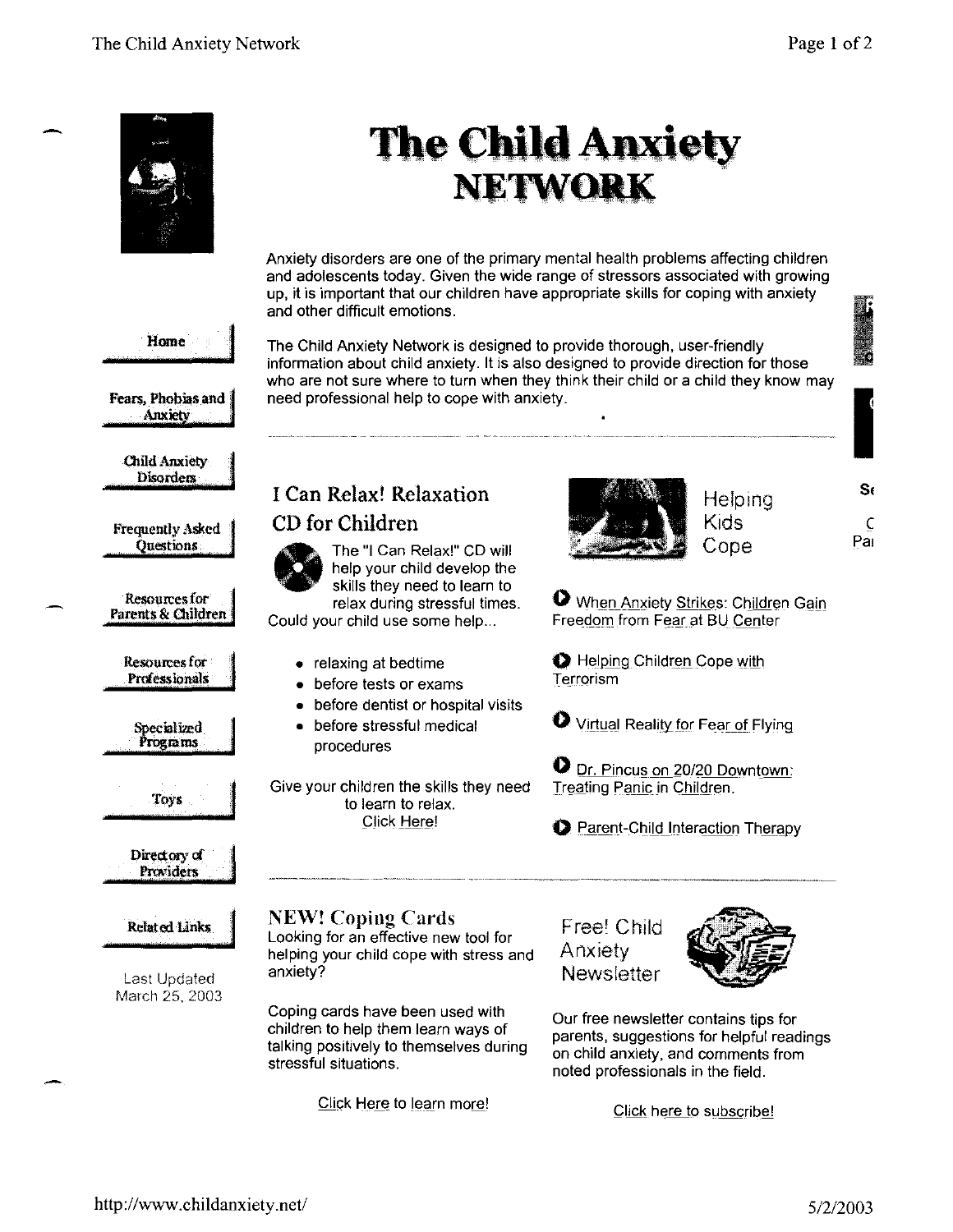-

# **Child Anxiety Seminars**

Interested in a Seminar or Workshop on Child Anxiety in Your Area?

Dr. Donna Pincus, a specialist in child anxiety and its related disorders, frequently gives talks at schools, medical centers, and other facilities about child anxiety and related disorders, parenting, and helping children and families cope with stress.

Click Here! for more information.

Press Information Contact Us **Disclaimer** 

Copyright © 2001 The Child Anxiety Network. All Rights Reserved. Sponsored by Psychzone Inc.

-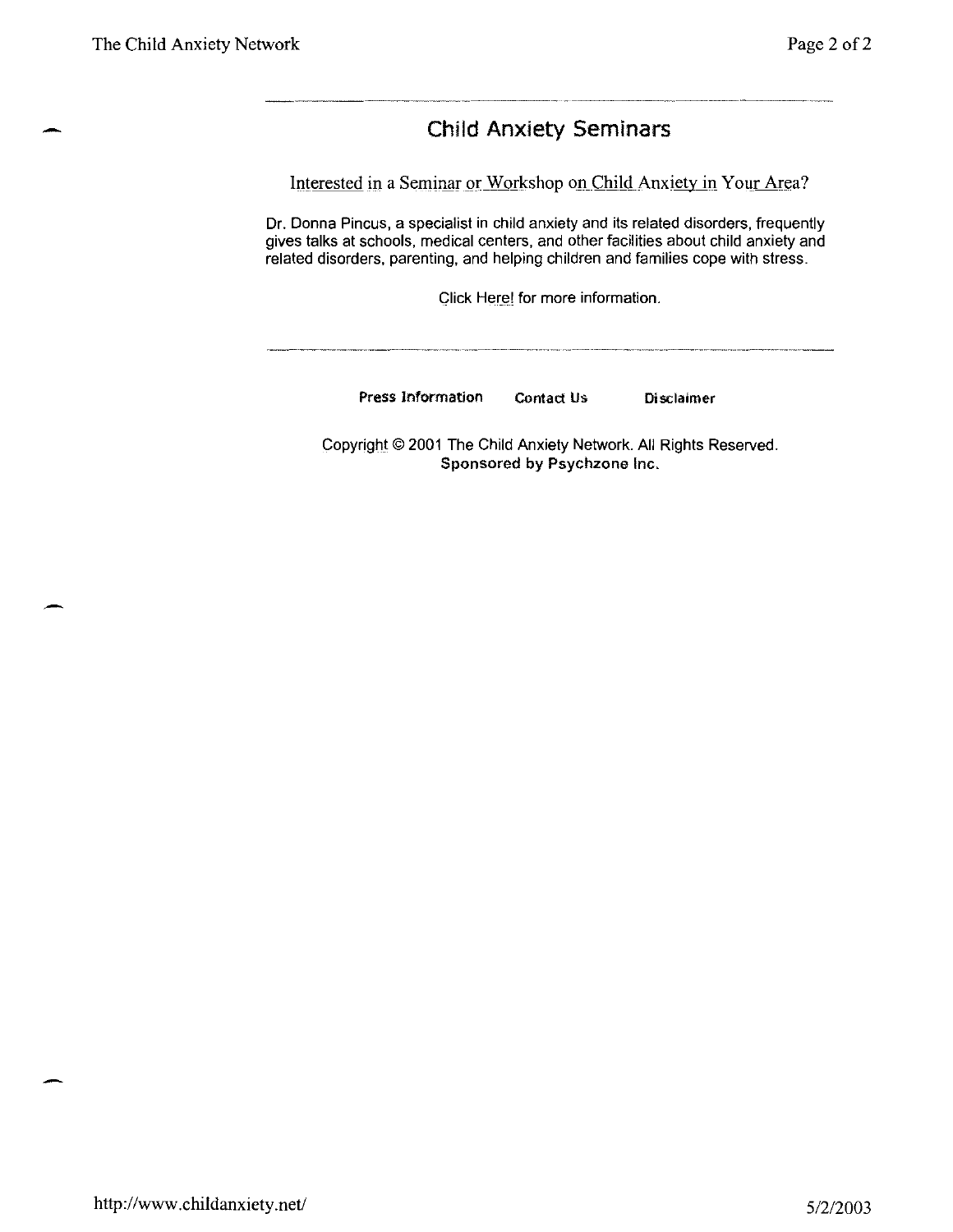

# **Freedom From Fear**

Building Bridges from Education to Treatment

About Anxiety and Depression

Disclaimer | Home

To learn more about FFF click here

Selected Medicines In Development For Mental Illness

Mate Depression: The Silent Epidemic

Sometimes Laughter Can Be The Best Medicine...

The Pain of Depression

Sharon Davies Memorial Awards Grant

Fear Comes in Many Forms, luckily so does Help. National Anxiety Disorders Screening Day: May 7, 2003

- Aoout FFF
- **Screening Room**
- Referral Room
- **For Professionals**
- Hot Topics
- Caring Connections
- $\blacksquare$  Meetings/Events
- <sup>\*</sup> President's Message
- Message Board
- **Publications & Archives**
- Programs
- Free Treatment
- Links

• Site Map



**?** Learn about<br>**a** anxiety & depression from the experts

#### Successful Strategies for Test Anxiety

We all experience some level of anxiety before a test. A little nervousness can actually help motivate us to perform our best. Too much anxiety can become a problem if it interferes with your performance on tests. Some strategies for dealing with test anxiety:

### Before the test, take good care of yourself:

? Be prepared. Study the material in advance; do not leave cramming for the day before your test. Do not do a last minute review.

? Get plenty of sleep, it is hard to function at your best when overtired. ? Avoid any use of drugs and alcohol, they can interfere with your mental ability.

? Exercise may increase your alertness and sharpen your mind.

? Have a moderate breakfast, fresh fruits and vegetables help reduce stress; avoid caffeine, sugar and junk foods.

? Allow yourself plenty of time; arrive at the test location early.

? Choose a seat where you will not be easily distracted.

? Use abdominal breathing to help reduce anxiety. Place one hand on your abdomen. right beneath your rib cage. Inhale through your nose and feel your abdomen till like a balloon?count to three on your inhalation and then slowly exhale counting to four, feeling your abdomen contracting with the exhalation.

? Do a reality check, how important is this exam in the grand scheme of things? Put it in perspective.

? Use positive affirmations, say a phrase to help keep things in perspective, ?I?ve done this before, I can do it again.? or ?I have all the knowledge I need to get this done. ?

#### During the test take a few minutes to:

- ? Review the entire test. Read the directions carefully.
- ? Work on the easiest portions of the test first.
- ? Pace yourself. Do not rush through the test.
- ? If you go blank, skip the question and go on.

? Multiple choice questions, read all the options first, eliminate the most obvious.

? Essay questions, make a short outline. Begin and end with a summary sentence.

? Take short breaks, tense and relax your muscles throughout your body. ? Pause, do a few abdominal breaths, say your affirmation.

- ? Stay in the present moment.
- ? There is no reward for being the first done.

### After the test, reward yourself:

? Try not to dwell on your mistakes. ? Indulge in something relaxing for awhile.

IF TEST TAKING ANXIETY STRATEGIES DO NOT WORK FOR YOU,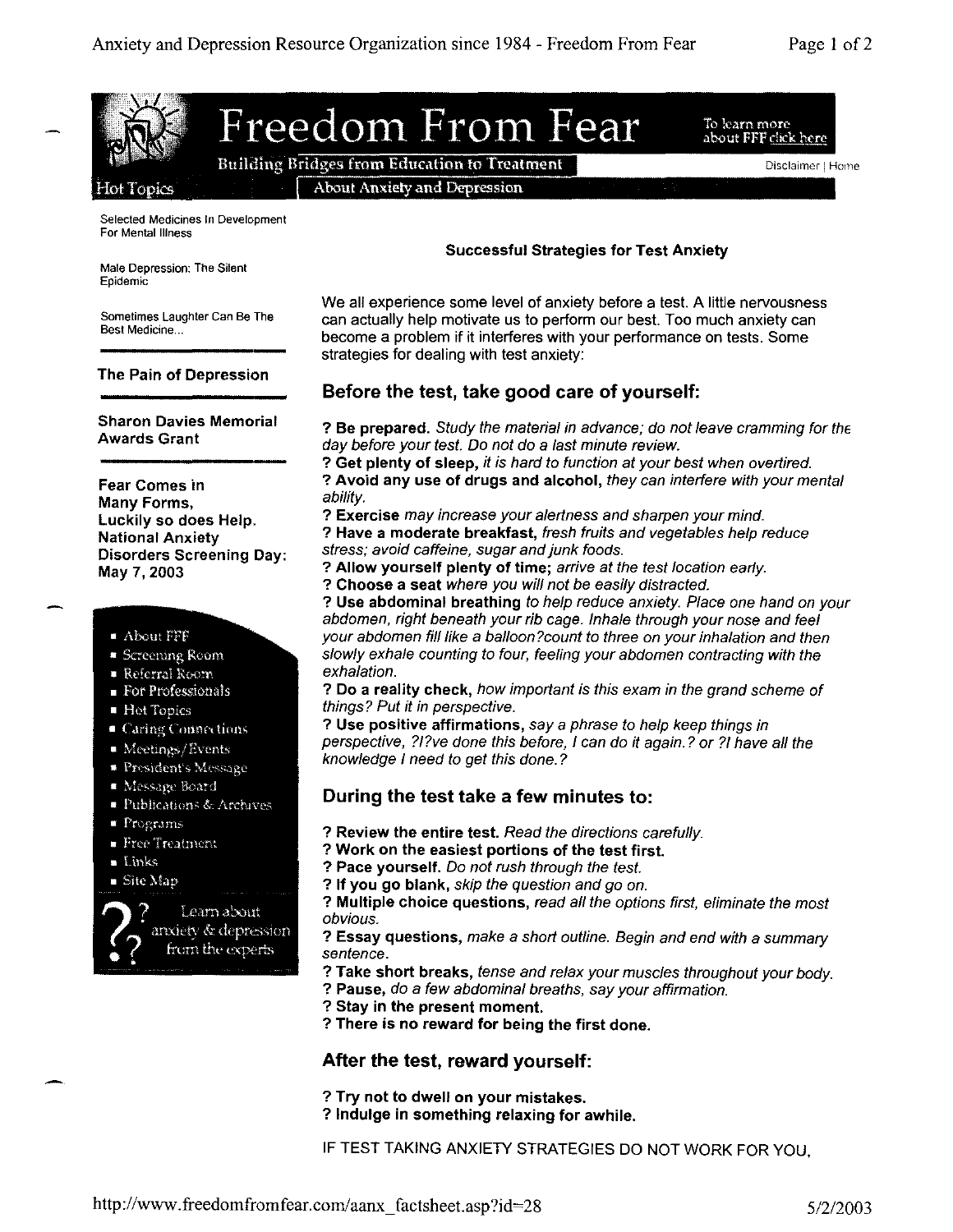-

-

VISIT YOUR SCHOOL COUNSELOR OR OTHER HEALTH CARE PROFESSIONAL.



**Copyright 2000 Freedom From Fear, 308 Seaview Ave., Staten Island, New York 10305 USA**  Phone: (718) 351-1717 | Fax: (718) 667-8893 | contactfff@aol.com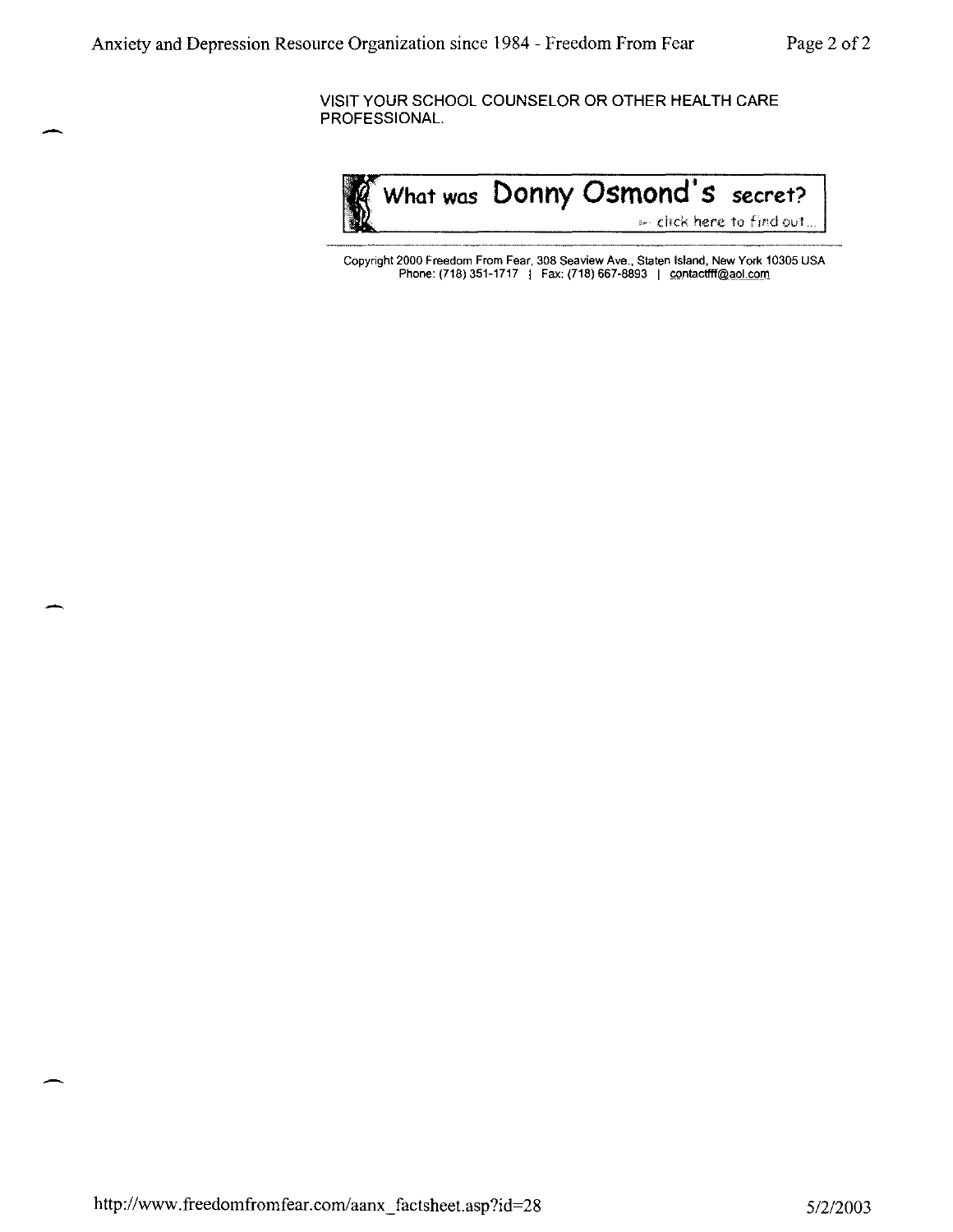

# **Freedom From Fear**

Building Bridges from Education to Treatment

Aboul Anxiety and Depression

Disclaimer | Home

To learn more about FFF <u>click here</u>

Selected Medicines In Development For Mental Illness

Male Depression: The Silent Epidemic

Sometimes Laughter Can Be The Best Medicine...

The Pain of Depression

Sharon Davies Memorial Awards Grant

Fear Comes in Many Forms, Luckily so does Help. National Anxiety Disorders Screening Day: May 7, 2003

• About FFF

- **E** Screening Room
- Referral Room
- **For Professionals**
- Hot Topics
- $\blacksquare$  Caring Connections
- $*$  Meetings/Events
- \* President's Message
- t\/~(~\$"J.g~' E""::'3:-d
- <sup>■</sup> Publications & Archives
- Programs
- Fret: Tn;;)trncnt
- Links
- Site Map



Learn about anxiety & depression from the experts

#### Reducing The Stress in Your Life

#### What is Stress?

Stress is the way that we respond to change in our lives. It is the way our bodies react physically, emotionally, cognitively, behaviorally to any change in the status quo. These changes do not have to be only negative things; positive change can also be stressful. Even imagined change can cause stress.

Stress is highly individual. A situation that one person may find stressful may not bother another person. Stress occurs when something happens that we feel imposes a demand on us. When we perceive that we cannot cope or feel inadequate to meet the demand we begin to feel stress.

Stress is not all bad. We need a certain amount of stress in our lives because it is stimulating and motivating. It gives us the energy to try harder and keeps us alert. When we find ourselves in situations that challenge us too much we react with the ?fight or flight? stress response. Stress actually begins in our brains and it is expressed in our body. Once w perceive a stress our body sends our chemical messengers in the form of stress hormones to help our bodies handle the stress.

### Chronic Stress

Stress hormones are important to help us meet the demands of stress occasionally but if they are repeatedly triggered disease will occur. Our body does signal us when we are we are experiencing the effects of chronic stress.

### Physical Symptoms

headaches Tension Fatigue Insomnia Muscle aches Digestive upset Restlessness Appetite change Alcohol, tobacco, drug use

### Mental Symptoms

Forgetfulness Low productivity **Confusion** Poor concentration Lethargy **Negativity** Busy mind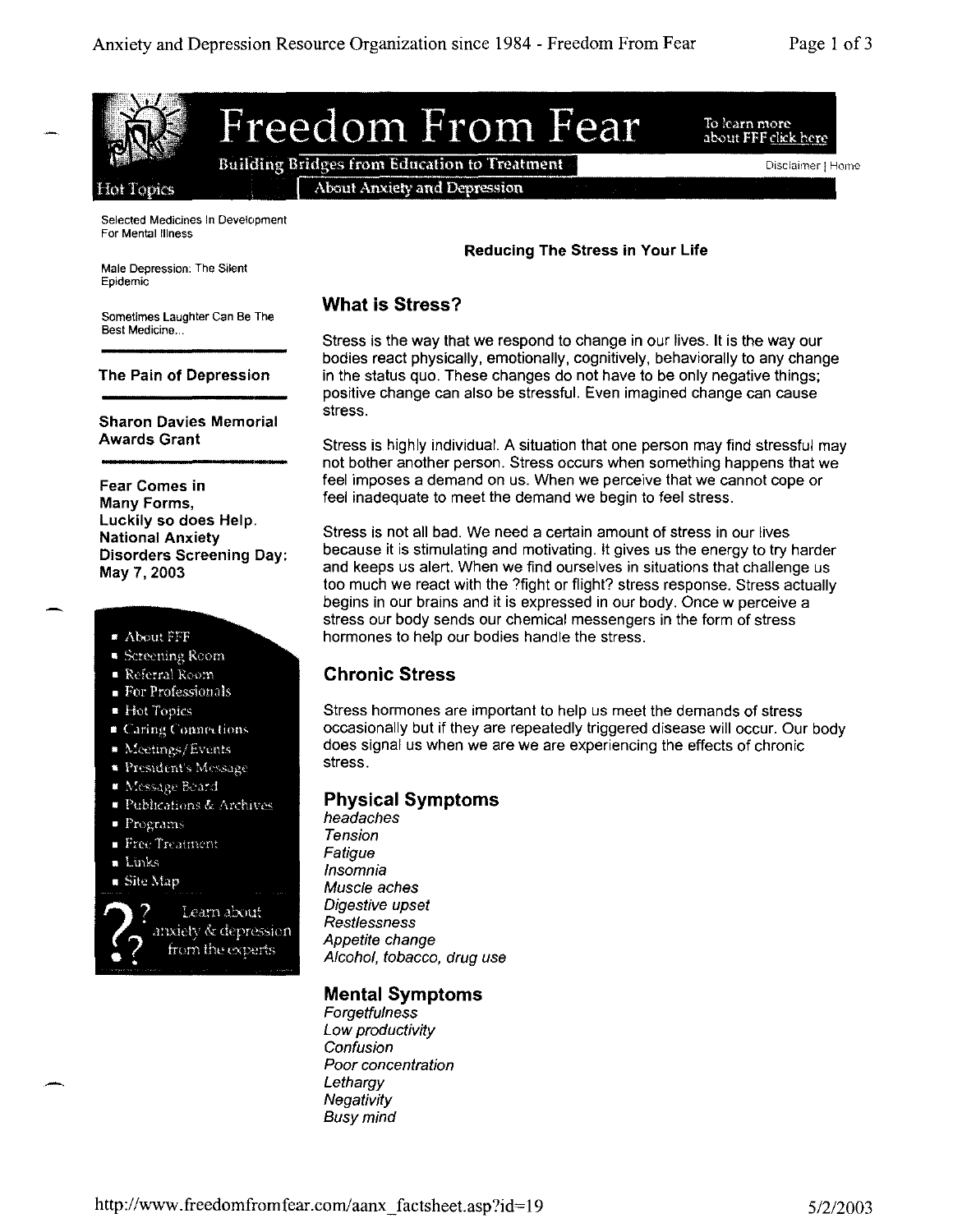#### **Emotional Symptoms**

Anxiety Mood swings Irritability Depression **Worrying** Little Joy Anger Resentment Impatience

#### **Social Symptoms**

Lashing out Decrease sex drive Lack of intimacy **Isolation** Intolerance Loneliness Decrease in social activities Desire to run away

#### **Spiritual Symptoms**

**Apathy** Loss of direction Emptiness Loss of life?s meaning **Cynicism** Unforgiving Feeling s of martyrdom

#### **Managing Stress**

Being able to manage stress is important in order to live healthy, happy and productive lives.

#### **Negative Coping**

Ignoring the problem, Withdrawal, Procrastination, Alcohol/drug use, Smoking, Overeating, Inactivity, Over committed, Buying things

#### **Positive Coping**

Become aware of your reactions, Maintain a healthy balanced diet, Exercise regularly, Balance work and play, Practice relaxation techniques, Meditate Develop a support system, Pace yourself, Simplify your life

#### **Self-Care Techniques**

Daily choices to care for oneself helps one?s feelings of worth, and increases a sense of well-being.

#### Deep slow diaphragmatic breathing

Listen to relaxation tapes Avoid caffeine Use positive affirmations Do something you love Allow extra time for projects Leave work at the office Do not ruminate over the past Try to live in the present Take brisk walks Listen to your body?s signals Finish what you start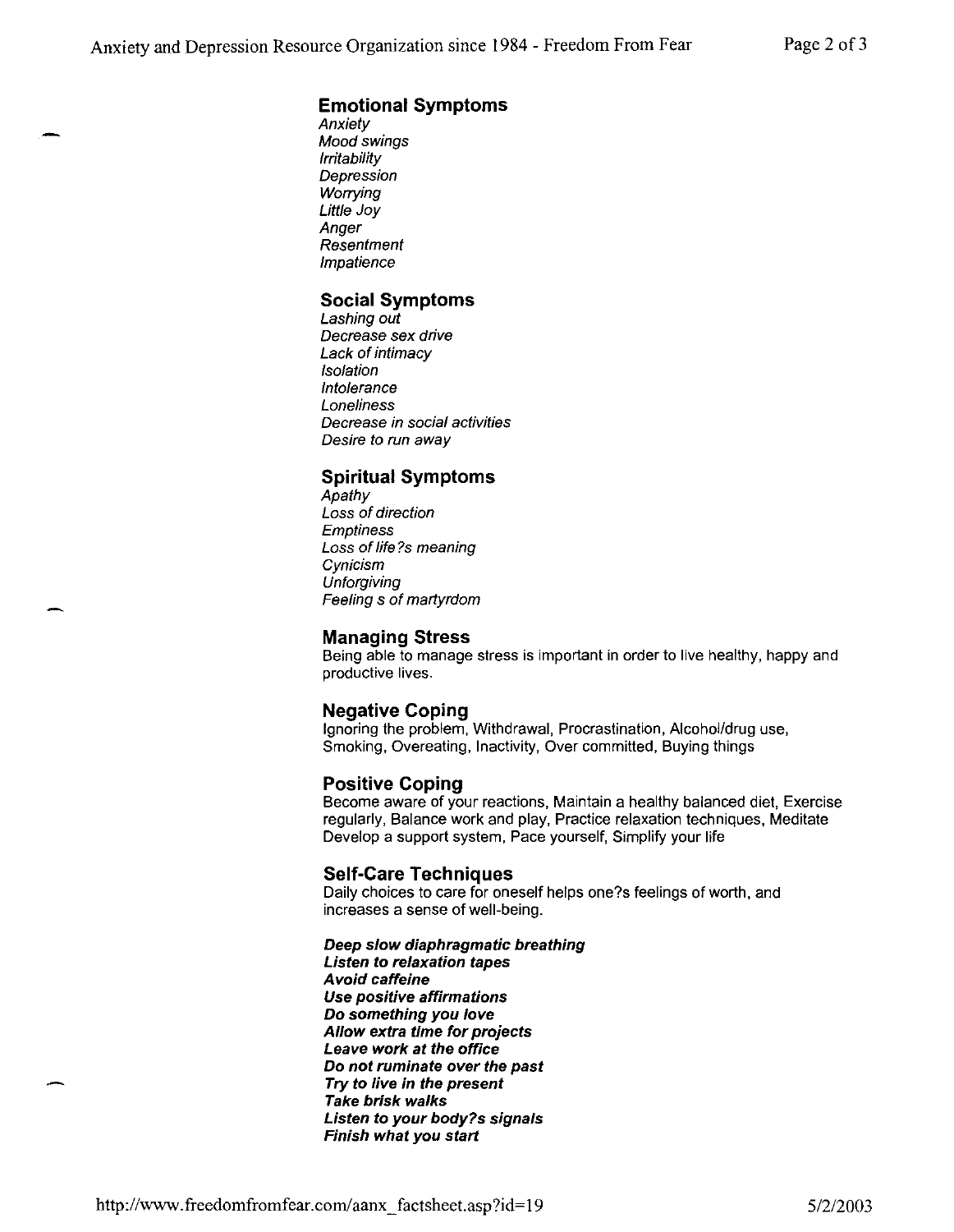**Do less, enjoy more** 

-

-



**Copyright 2000 Freedom From Fear, 308 Seaview Ave., Staten Island, New York 10305 USA**  Phone: (718) 351-1717 | Fax: (718) 667-8893 | contactfff@aol.com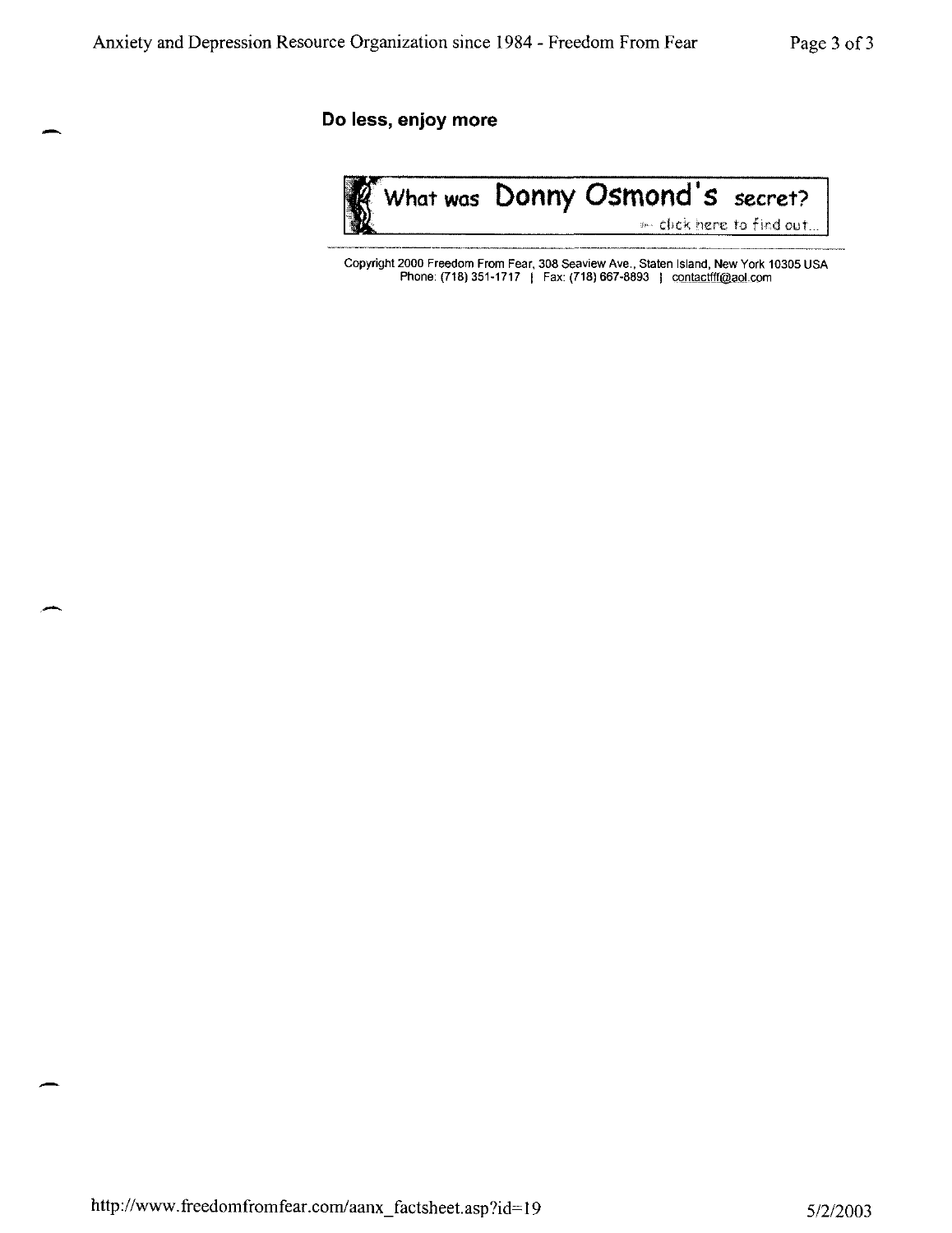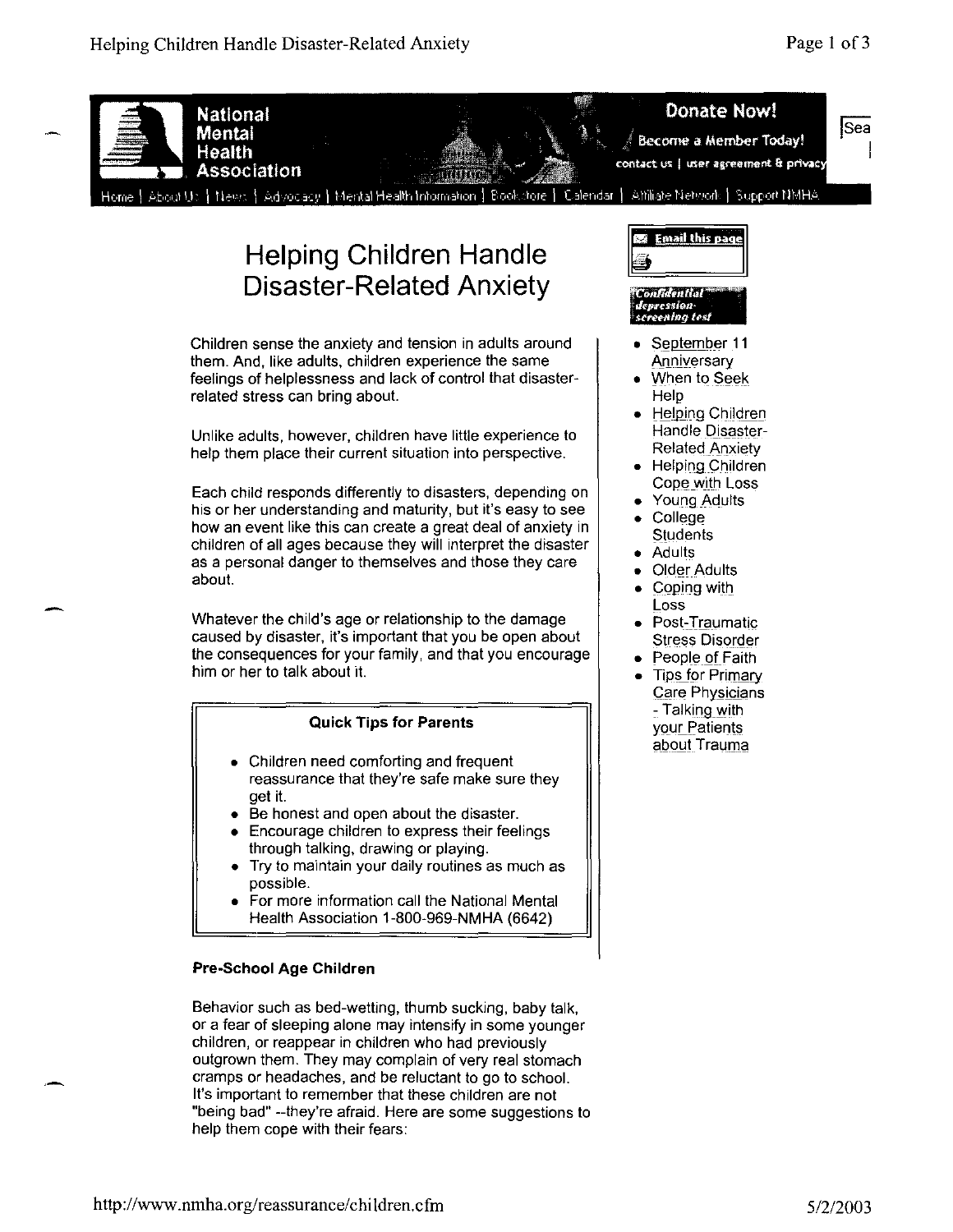- Reassure young children that they're safe. Provide extra comfort and contact by discussing the child's fears at night, by telephoning during the day and with extra physical comforting.
- Get a better understanding of a child's feelings about the disaster. Discuss the disaster with them and find out each child's particular fears and concerns. Answer all questions they may ask and provide them loving comfort and care. You can work to structure children's play so that it remains constructive, serving as an outlet for them to express fear or anger.

#### Grade-School Age Children

Children this age may ask many questions about the disaster, and it's important that you try to answer them in clear and simple language.

If a child is concerned about a parent who is distressed, don't tell a child not to worry--doing so will just make him or her worry more.

Here are several important things to remember with school-age children:

- False reassurance does not help this age group. Don't say disasters will never affect your family again; children will know this isn't true. Instead, say "You're safe now and I'll always try to protect you,-- or--Adults are working very hard to make things safe." Remind children that disasters are very rare. Children's fears often get worse around bedtime, so you might want to stick around until the child falls asleep in order to make him or her feel protected.
- Monitor children's media viewing. Images of the disaster and the damage are extremely frightening to children, so consider limiting the amount of media coverage they see. A good way to do this without calling attention to your own concern is to regularly schedule an activity--story reading, drawing, movies, or letter writing, for example--during news shows.
- Allow them to express themselves through play or drawing. As with younger children, school-age children sometimes find comfort in expressing themselves through playing games or drawing scenes of the disaster. Allowing them to do so, and then talking about it, gives you the chance to "retell" the ending of the game or the story they have expressed in pictures with an emphasis on personal safety.
- Don't be afraid to say "I don't know." Part of keeping discussion of the disaster open and honest is not being afraid to say you don't know how to answer a child's question. When such an occasion arises, explain to your child that disasters are extremely rare, and they cause feelings that even adults have trouble dealing with. Temper this by explaining that, even so, adults will always work very hard to keep children safe and secure.

#### Adolescents

Encourage these youth to work out their concerns about the disaster. Adolescents may try to down-play their worries. It is generally a good idea to talk about these issues, keeping the lines of communication open and remaining honest about the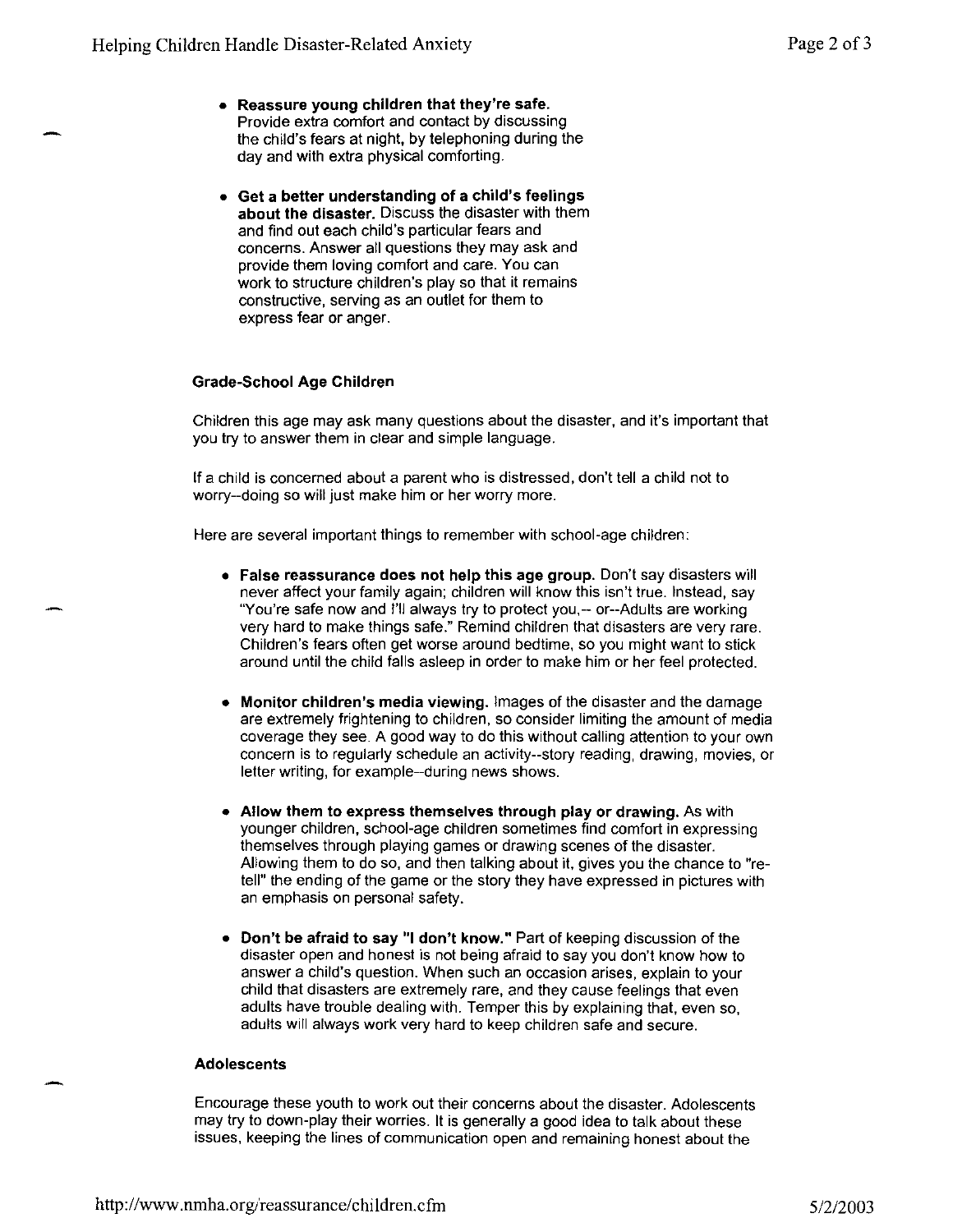financial, physical and emotional impact of the disaster on your family. When adolescents are frightened, they may express their fear through acting out or regressing to younger habits.

- Children with existing emotional problems such as depression may require careful supervision and additional support.
- Monitor their media exposure to the event and information they receive on the Internet.
- Adolescents may turn to their friends for support. Encourage friends and families to get together and discuss the event to allay fears.

#### © 2001 National Mental Health Association

(c) 2003 National Mental Health Association. All rights reserved.

-

-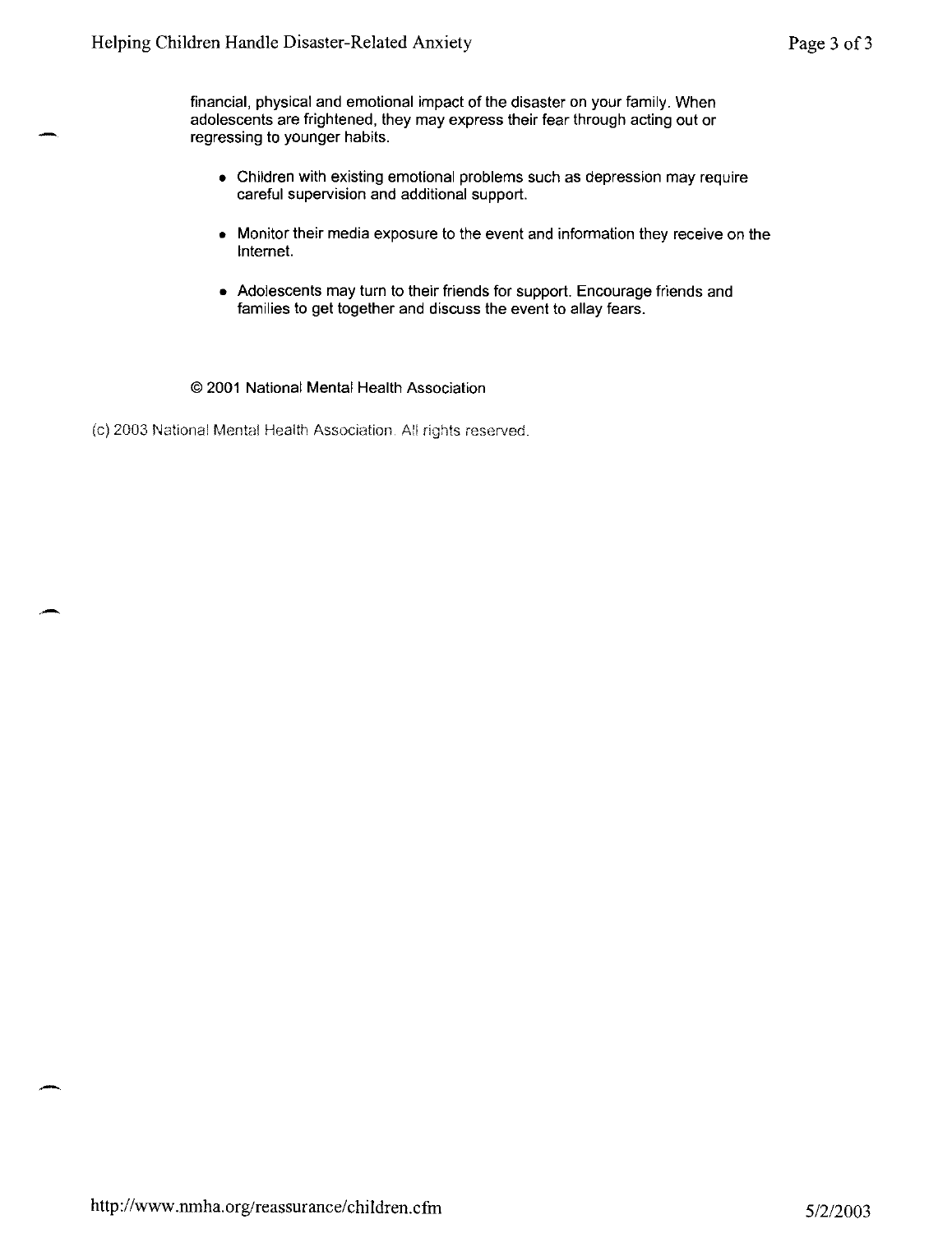

The Department of Psychiatry of The University<br>of Pittsburgh School of Medicine

Home Univ of Pitt UPMC

Education Lectures and Conferences Research Clinical Care

Career Opportunities What's New **Other Stuff** Help!

# **Treating Anxiety in Children and Adolescents**

# **What is Anxiety?**

Anxiety is worry, apprehension or concern about something unknown in the future. It is often a normal, healthy reaction to life experiences. However, these worries can become excessive causing physical symptoms, school problems, and at times may interfere with functioning.

Some common signs of anxiety in childhood and adolescence include:

- feeling nervous  $\mathbb{Q}_d^{(2)}$  .
- feeling frightened for no reason  $\mathbb{Q}^{\mathrm{an}}_{\mathrm{F}}$
- difficulty concentrating or the mind going blank 毒。
- irritability, tension, sleep problems, and nightmares  $\mathbb{R}^n$  .
- worrying excessively
- the feeling scared at times of separation
- shyness  $\mathbb{Q}_{\mathrm{B}}^{\mathrm{L}}$  .

# **Course of Treatment**

Following a brief screening to determine eligibility to participate, parents will be interviewed and children will receive a comprehensive psychiatric evaluation. Treatment with medications is recognized as being beneficial in the treatment of adults with anxiety. Although medications are now widely used in children and adolescents, we would like to know the benefits of these medications in the treatment of anxious children ages 7 to 18 years.

Persons consenting will enter a study in which the child, parent, and research clinician is unaware if the medication they are receiving is an approved medication or placebo (inactive substance). For a period of 12 weeks the child or adolescent will be seen twice per month to monitor for symptoms of anxiety and side effects. Treatment provided during the course of the study is free of charge.

# **Qualifications of Investigators**

Boris Birmaher, M.D., Associate Professor of Psychiatry

Duncan Clark, M.D., Associate Professor of Psychiatry

James Perel, Ph.D., Professor of Psychiatry and Pharmacology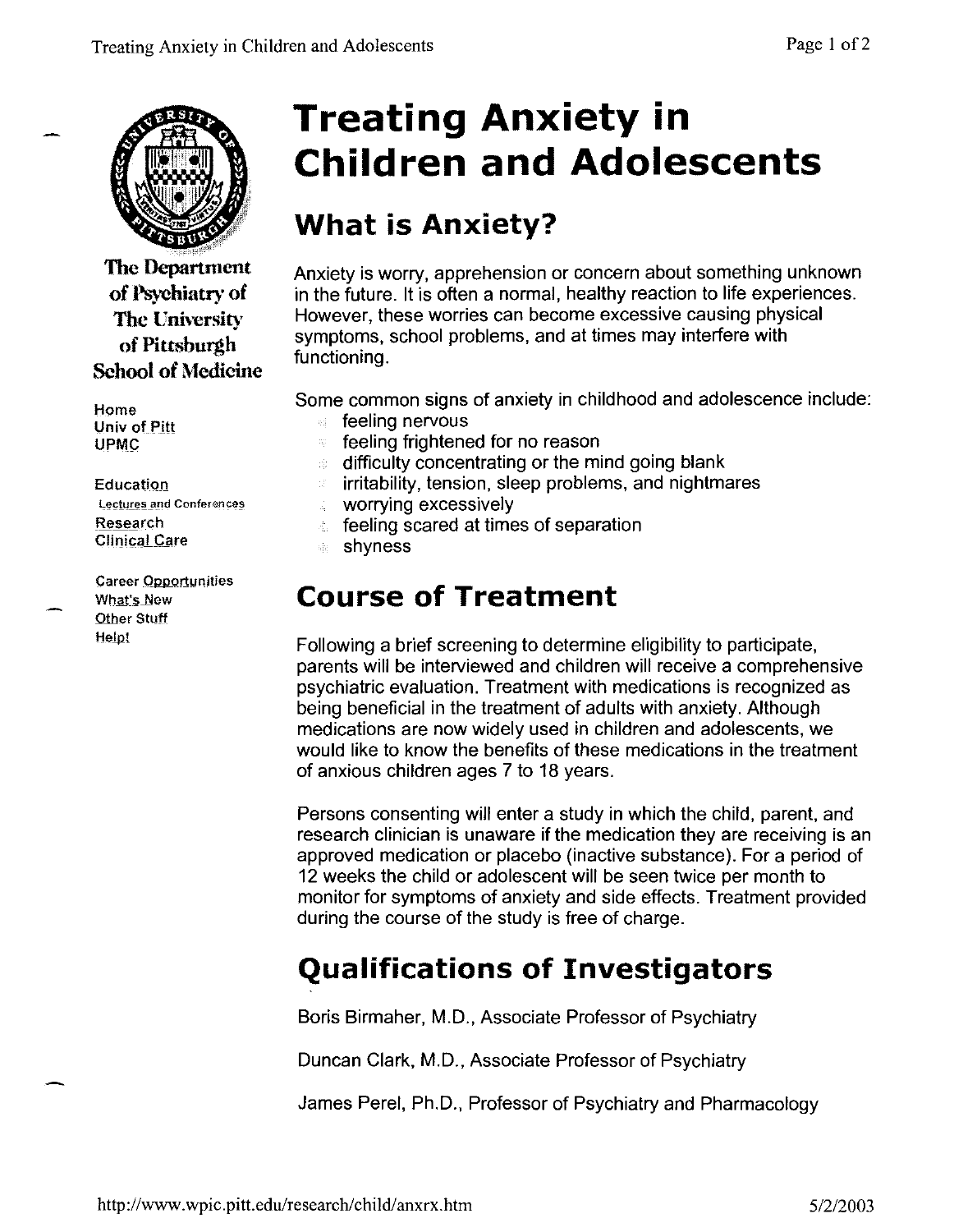# **For more information or referral please contact Catherine Kalas, RN and Kelly Monk, RN, tel: 624-1238**

© **The Department of Psychiatry, University of Pittsburgh School of Medicine**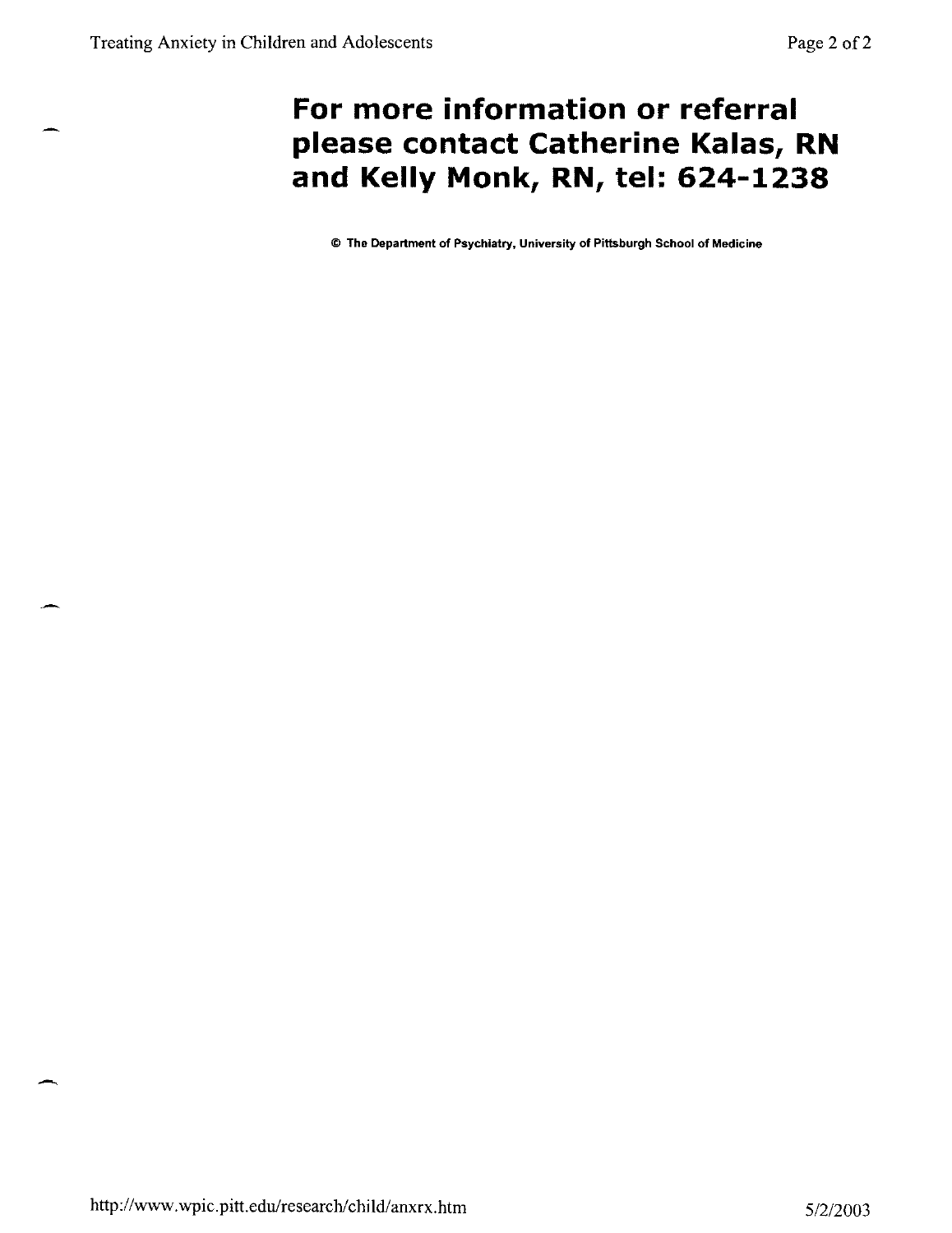

**November 2002** cont~nts

-

-

# **Anxiety Disorders: Treatments Work**

by Harrison Wein, Ph.D.

Anxiety disorders like panic disorder and post-traumatic stress disorder are more common than most people realize. Over 19 million adults in America suffer from these chronic conditions, which can seriously interfere with work and personal relationships.

Dr. Dennis Chamey, director of the Mood and Anxiety Disorders Program at the National Institute of Mental Health (NIMH) of the National Institutes of Health (NIH) wants you to know that there are effective ways to treat these conditions. "Treatment works as well as, if not better than, most treatments for other serious medical disorders," he says.

# **Types of** Anxiety **Disorders**

Anxiety disorders can become very serious if left untreated. It's important to realize that they can also be accompanied by depression, eating disorders, substance abuse or another anxiety disorder, compounding the problem. There are several types of anxiety disorders. They include:

**Social Anxiety Disorder (SAD).** SAD is the most common of the anxiety disorders, with 15 percent of the American population afflicted by it. It is characterized by a persistent fear of social or performance situations.

# **A Word to the**  Wise... **How to Get Help for Anxiety Disorders**

**If** you, or someone you know, has symptoms of anxiety, a visit to the family physician is usually the best place to start. A physician can help determine whether the symptoms are due to an anxiety disorder, some other medical condition, or both. Frequently, the next step in getting treatment for an anxiety disorder is referral to a mental health professional.

Among the professionals who can help are psychiatrists, psychologists, social workers, and counselors. For some people, group therapy is a helpful part of treatment. It's important that you feel comfortable with the therapy that the mental health professional suggests. If this is not the case, seek help elsewhere. However, if you've been taking a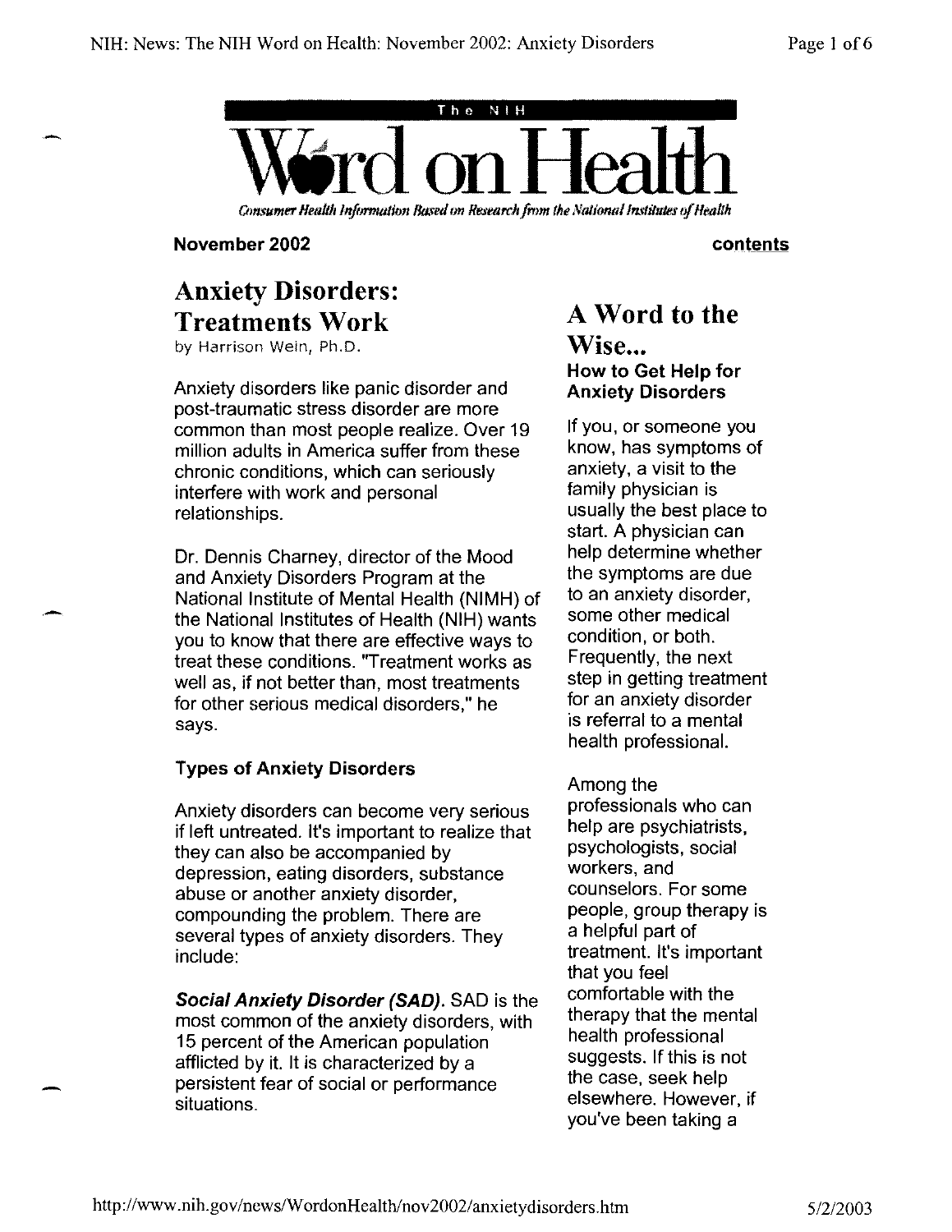"In social situations," Dr. Charney explains, "people with SAD become very nervous. They feel that people are looking at them, that they're not saying the right things, that they don't look right." These people can become very shy and begin to avoid social situations. As a result, they don't have as many friends as they could. It also affects their ability to perform at work because many jobs involve speaking in front of other people and being in group meetings where you are expected to make a contribution. So SAD can have a very broad effect on your life.

''This should be separated from shyness," Dr. Charney stresses. "Shyness is a temperament. Some people are more shy than others. SAD produces impairment."

#### Post-traumatic stress disorder (PTSD).

PTSD is a reaction to a terrifying event that keeps returning in frightening, intrusive memories. The traumatic event could be something you see or something that happens to you directly.

"PTSD produces an intense fear and a sense of helplessness," Dr. Charney says. People with this disorder can become detached and emotionally numb. They may feel guilt for surviving. "The survivors wonder, why me?" he says. They also often have problems sleeping.

PTSD is fairly common. At some point in their lives, 40 to 80 percent of people are exposed to a very serious, traumatic event. At any given time, eight percent of the people in the U.S. have PTSD.

### Generalized anxiety disorder (GAD).

-

Everyday events and decisions cause Source: NIMH exaggerated worry and tension in people with GAD. "Patients with GAD are worrywarts," Dr. Charney says. "They feel the world in general is not a safe place, that **What** Are **the**  bad things happen to good people like themselves. They are always feeling **Treatments for**  distressed." They become restless, fatigued,

medication, it's important not to stop using it abruptly. Certain drugs have to be tapered off under the supervision of your physician.

When you find a health care professional that you're satisfied with, the two of you will be working together as a team. Together you will be able to develop a plan to treat your anxiety disorder.

You may be concerned about paying for treatment for an anxiety disorder. If you belong to a Health **Maintenance** Organization (HMO) or have some other kind of health insurance, the costs of your treatment may be fully or partially covered. Your doctor may also know of public mental health centers that charge people according to how much they are able to pay. If you are on public assistance, you may be able to get care through your state Medicaid plan.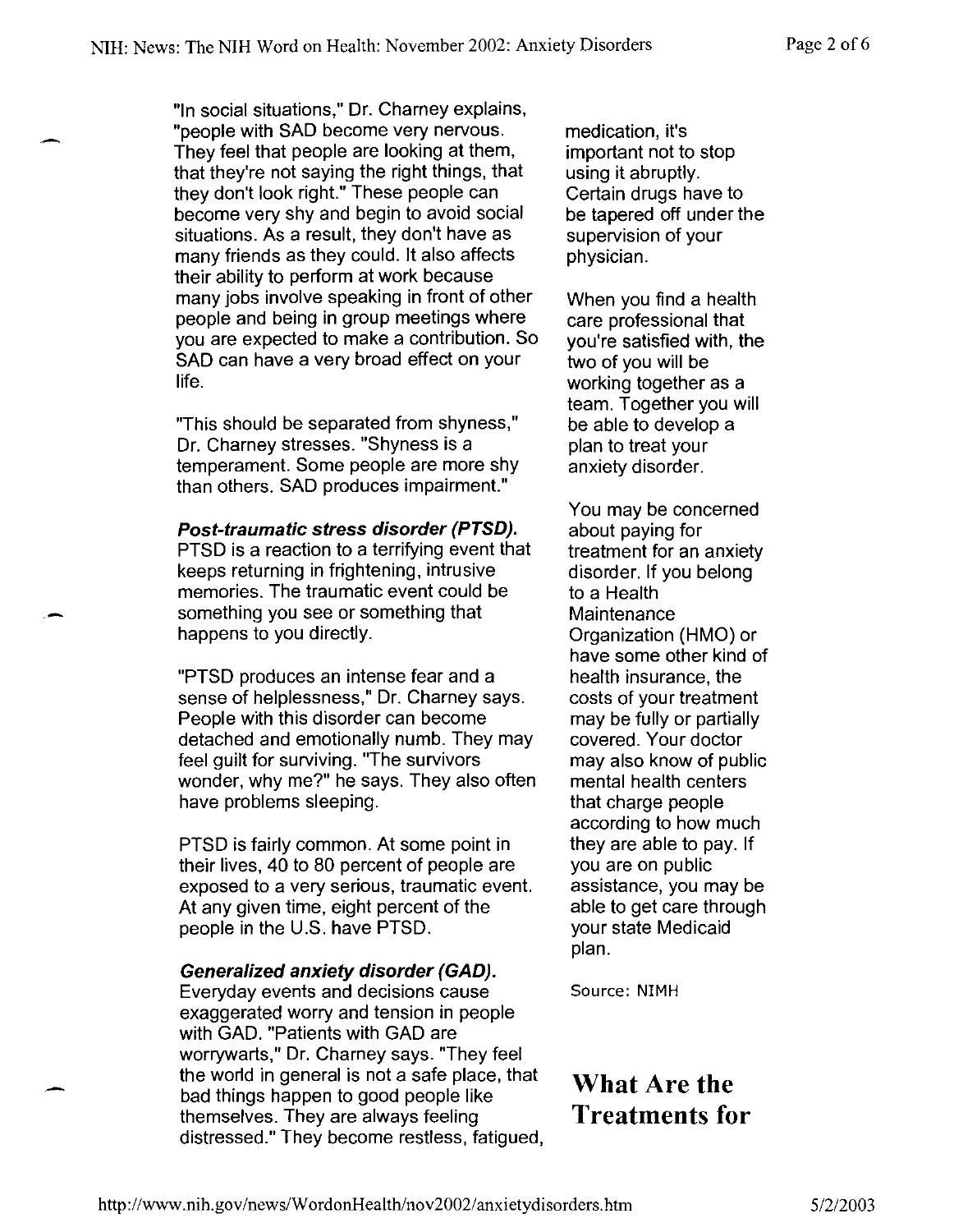irritable, and tense.

"People with GAD have chronic, moderate levels of symptoms associated with lots of worrying," Dr. Charney explains, "but they don't have panic attacks that send them to the emergency room." About six percent of the U.S. population suffers from GAD.

**Panic disorder.** People with panic disorder have recurrent, unexpected feelings of extreme fear and dread that strike for no apparent reason, causing their heart to race, rapid breathing, sweating, and shakiness. These "attacks" can send people to the hospital believing they are having a heart attack.

"It could come right out of the blue for no apparent reason," Dr. Charney explains, "when you're not in a situation that would normally make you feel stress or anxiety or fear."

People with this condition often avoid places where they've had panic attacks, and in severe cases, may become housebound. Two to four percent of the people in America suffer from panic disorder.

### Obsessive-compulsive disorder (OCD).

People who suffer from OCD become trapped in a pattern of repetitive thoughts and behaviors that are senseless and distressing but extremely difficult to stop. If severe and left untreated, OCD can destroy a person's capacity to function at work, at school, or even in the home. OCD affects more than two percent of the country's population.

### Why Me?

Scientists aren't quite sure why some people get anxiety disorders. Different people exposed to the same situation can react in very different ways. Part of this difference may be in the genes they have inherited.

# **Anxiety Disorders?**

Treatments for anxiety disorders are extremely effective and often combine medication and psychotherapy.

More medicines are available than ever before to effectively treat anxiety disorders. These include antidepressants and benzodiazepines. If one medication is not effective, you and your doctor can discuss others.

The two most effective forms of psychotherapy used to treat anxiety disorders are behavioral therapy and cognitivebehavioral therapy. Behavioral therapy tries to change actions through techniques such as breathing exercises or through gradual exposure to what is frightening. Cognitive-behavioral therapy teaches patients to understand their thinking patterns so they can react differently to the things that cause them anxiety.

Source: NIMH

"These disorders run in families," Dr. Charney explains. So if a parent has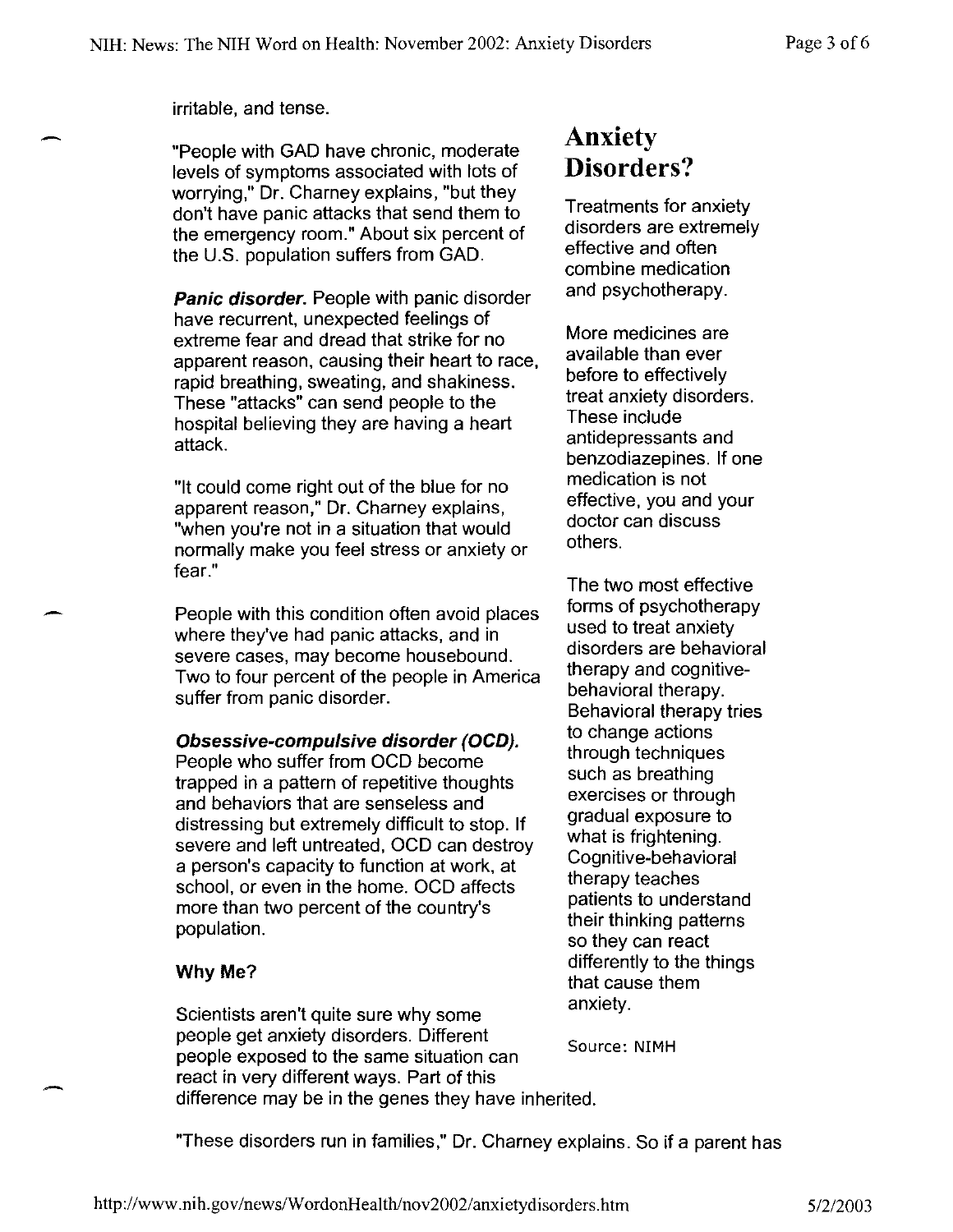an anxiety disorder, the chance of their children having one of these conditions is higher. That may be due to the genes they've inherited, but Dr. Charney points out, "The environment that a child is brought up in may be important too. Ultimately, it's probably an interaction between genetic predisposition and environment."

Scientists have recently been gaining insights into the development of anxiety disorders. "Children of parents with panic disorders have a higher incidence of behavioral disorders very early in life, before you would think major environmental impacts would occur," Dr. Charney says.

A growing body of evidence shows that infants who tend to be shy, timid and constrained in social situations  $-$  even in the very first weeks of life  $$ have higher rates of anxiety disorders when they get older. "We're actively searching for other behavior manifestations that might relate to the development of other anxiety and mood disorders early in life," Dr. Charney adds. Scientists hope that understanding the development of these disorders will lead them to better ways of preventing and treating them.

Researchers are taking several approaches to figure out the underlying scientific bases for anxiety disorders. Using advanced imaging techniques, they are mapping the brains of people with anxiety disorders to see how they differ from those without the disorders. Much current effort is focused on a region of the brain called the amygdala, which plays a central role in feelings of fear and anxiety.

Scientists are also trying to better understand how the body deals with the stress that accompanies anxiety, a complex reaction that involves another region of the brain called the hippocampus, as well as many other systems of the body. And they are studying the many different chemicals both in the brain and throughout the rest of the body that are involved in the experience of anxiety and fear.

"Anxiety and mood disorders are diseases of the brain and the body, not just the mind," Dr. Charney stresses.

#### Getting **Help**

Scientists have found that adolescence is an important period for the diagnosis and treatment of anxiety disorders.

Dr. Charney says, "Of adolescents who have anyone of the mood or anxiety disorders, 42 percent still have an anxiety or depressive disorder in adulthood." In contrast, only five percent of adolescents who were healthy go on to develop one of the disorders.

"It is likely that if we aggressively treat adolescents who suffer from mood and anxiety disorders, we can prevent many of these disorders from becoming chronic," Dr. Charney says. "We want to make these diagnoses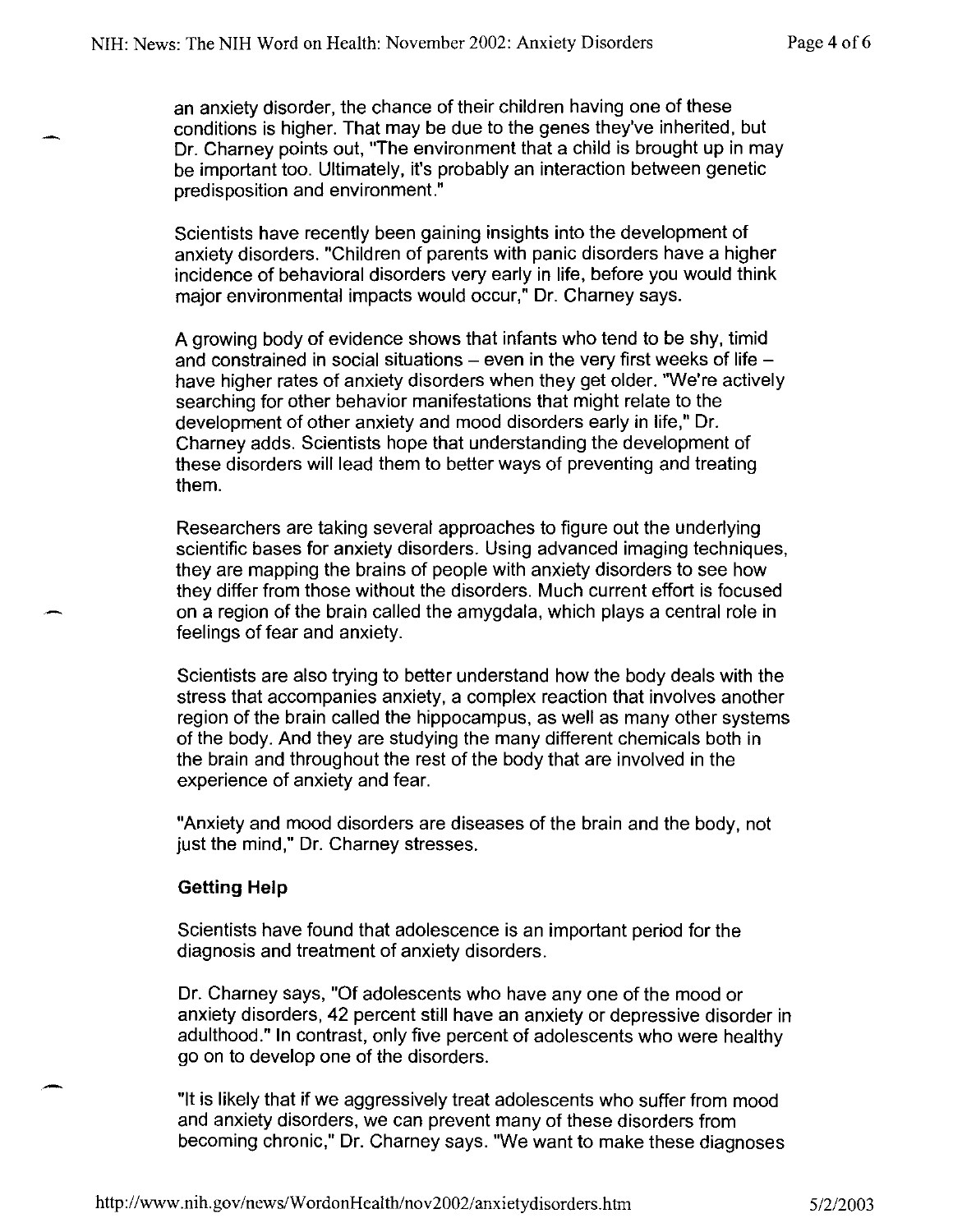as early as possible."

But treatments can be effective at any age. If you think you may have an anxiety disorder, don't hesitate to discuss it with your health care provider. There are many different types of treatments available, and these can be tailored to specific problems. In some cases, psychotherapy, or counseling, is sufficient. In other cases, medication alone can be very effective. Some people may need both. Researchers are now looking at ways to define at an early stage who will do well with which treatments.

"Probably in a majority, it's a combination of both medication and psychotherapy that works," Dr. Charney says. "Psychotherapy teaches you things that are very effective and helpful for the long run. But in many patients, that may not be enough because there's also a biology that the psychotherapy may not be able to overcome. The therapy helps you learn better behaviors and the medications help treat the biologic or genetic disturbance."

"The take home message is that treatment can work," Dr. Charney says. "We're working to make it better, and that's why we're doing research at places like NIMH. But there are treatments available now that can work. Patients have to believe in that, because it's true."

#### **-a report from The NIH Word on Health, October, 2002**

For more information about anxiety disorders, see http://www.nimh.nih.gov/anxiety or contact:

National Institute of Mental Health Office of Communications and Public Liaison 6001 Executive Boulevard, Room 8184, MSC 9663 Bethesda, MD 20892-9663 Toll-Free: 1-88-88-ANXIETY (1-888-826-9438) Phone: 301-443-4513 Fax: 301-443-4279 Mental Health FAX4U: 301-443-5158 ny: 301-443-8431 E-mail: nimhinfo@nih.gov

 $\Box$  Up to Top | Contents | Previous Story | Next Story

[ Q&A About NIH | Career Opportunities | Visitor Information | FOIA ] [ Site Map | Employee Information | Información en español | Search ]

[ Contact Us | Privacy Notice | Disclaimers | Accessibility ]

National Institutes of Health (NIH) Department of Health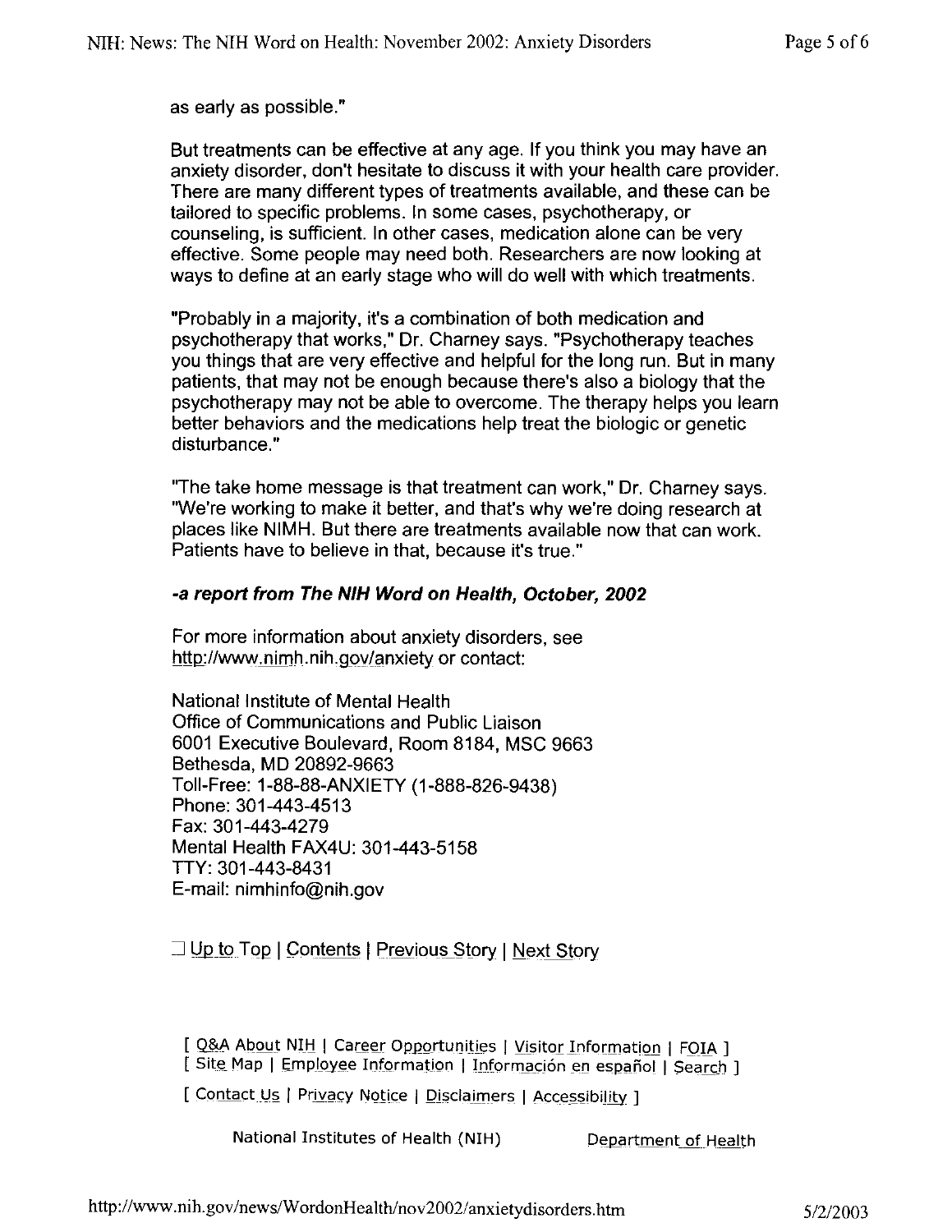

 $~^{\bullet}$  9000 Rockville Pike 9000 Rockville Pike

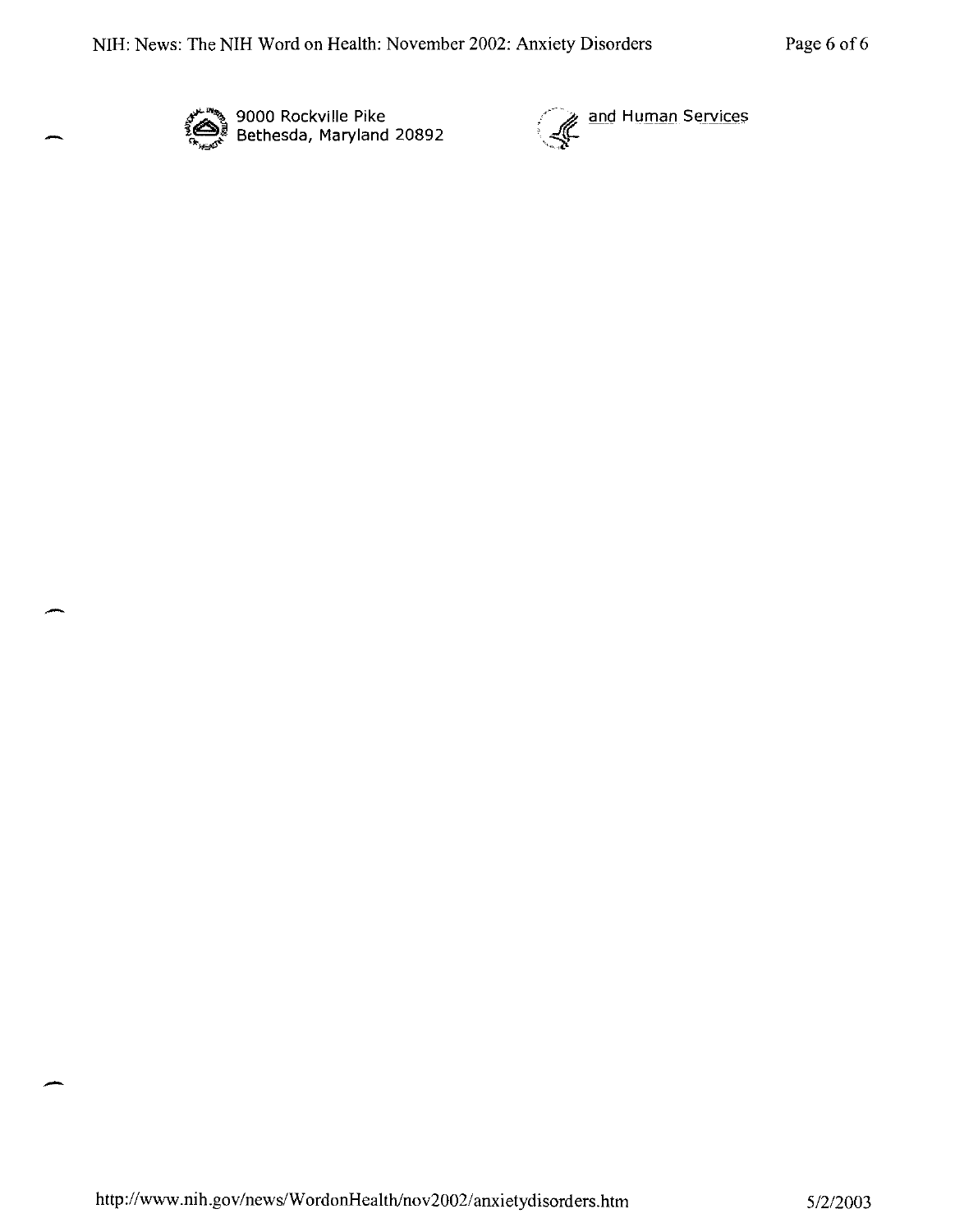

# Freedom From Fear

Building Bridges from Education to Treatment **About Anxiety and Depression** 

To learn more about FFF click here

Disclaimer | Home

**Selected Medicines In Develcpment For Mental Illness** 

**Male Depression: The Silent Epidemic** 

**Sometimes Laughter Can Be The Best** Medicine ...

The Pain of Depression

Sharon Davies Memorial Awards Grant

Fear Comes in Many Forms, Luckily so does Help, National Anxiety Disorders Screening Day: May 7, 2003

• AooutFFF

#### • Screcning Room

- **Referral Room**
- For Professionals
- Hot Topics
- **Caring Connections**
- Meetings/Events
- President's Message
- $\blacksquare$  Message Board
- Publications & Archives
- Programs
- Free Treatment
- Unk...-:.
- $\blacksquare$  Site Map



Learn about anxiety & depression<br>from the experts

#### Treatment of Anxiety Disorders

Effective treatments for each of the anxiety disorders have been developed through research, In general, two types of treatment are available for an anxiety disorder-medication and specific types of psychotherapy (sometimes called "talk therapy"), Both approaches can be effective for most disorders, The choice of one or the other, or both, depends on the patient's and the doctor's preference, and also on the particular anxiety disorder.

#### **Medications**

Psychiatrists or other physicians can prescribe medications for anxiety disorders, These doctors often work closely with other mental health professionals who provide psychotherapy, Although medications won't cure an anxiety disorder, they can keep the symptoms under control and enable you to lead a normal, fulfilling life, The major classes of medications used for various anxiety disorders are described below,

#### Antidepressants

A number of medications that were originally approved for treatment of depression have been found to be effective for anxiety disorders, If your doctor prescribes an

antidepressant, you will need to take it for several weeks before symptoms start to fade,

Some of the newest antidepressants are called selective serotonin reuptake inhibitors (SSRls), These medications act in the brain on a chemical messenger called serotonin, They are started at a low dose and gradually increased until they reach a therapeutic level. SSRls tend to have fewer side effects than older antidepressants, People do sometimes report feeling slightly nauseated or jittery when they first start taking SSRls, but that usually disappears with time, Some people also experience sexual dysfunction when taking some of these medications, An adjustment in dosage or a switch to another SSRI will usually correct bothersome problems, It is important to discuss side effects with your doctor so that he or she will know when there is a need for a change in medication,

Similarly, antidepressant medications called tricyclics are started at low doses and gradually increased, Tricyclics have been around longer than SSRls and have been more widely studied for treating anxiety disorders, For anxiety disorders other than OGD, they are as effective as the SSRls, but many physicians and patients prefer the newer drugs because the tricyclics sometimes cause dizziness, drowsiness, dry mouth, and weight gain, When these problems persist or are bothersome, a change in dosage or a switch in medications may be needed,

Monoamine oxidase inhibitors (MAOls) are the oldest class of antidepressant medications, People who take MAOls are put on a restrictive diet because these medications can interact with some foods and beverages, including cheese and red wine, which contain the chemical tyramine, MAOls also interact with some other medications, including SSRls, Interactions between MAOls and other substances can cause dangerous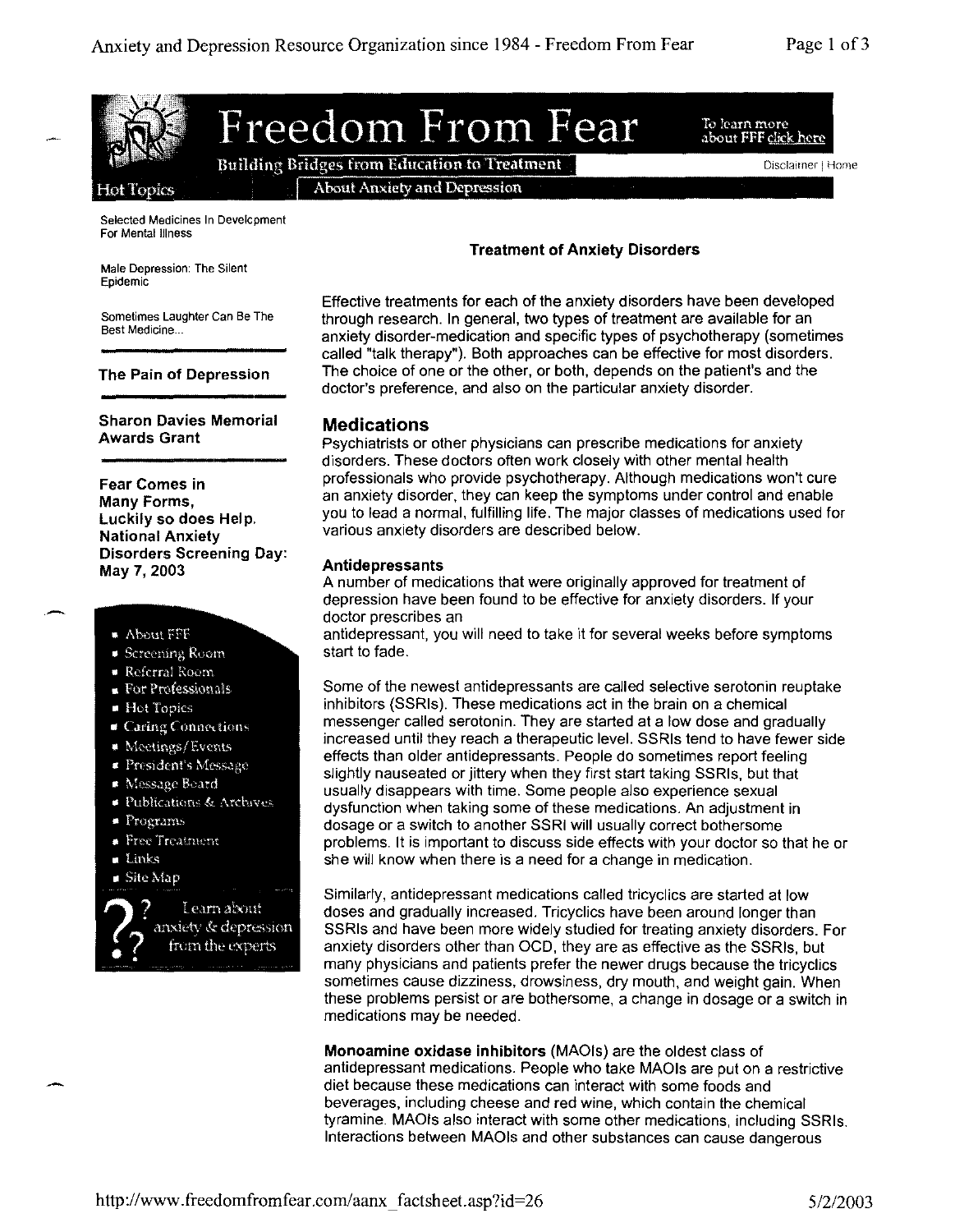elevations in blood pressure or other potentially life-threatening reactions.

#### Anti-Anxiety Medications

High-potency benzodiazepines relieve symptoms quickly and have few side effects, although drowsiness can be a problem. Because people can develop a tolerance to them-and would have to continue increasing the dosage to get the same effect-benzodiazepines are generally prescribed for short periods of time. One exception is panic disorder, for which they may be used for 6 months to a year. People who have had problems with drug or alcohol abuse are not usually good candidates for these medications because they may become dependent on them. Some people experience withdrawal symptoms when they stop taking benzodiazepines, although reducing the dosage gradually can diminish those symptoms. In certain instances, the symptoms of anxiety can rebound after these medications are stopped.

Buspirone, a member of a class of drugs called azipirones, is a newer antianxiety medication that is used to treat GAD. Possible side effects include dizziness, headaches, and nausea. Unlike the benzodiazepines, buspirone must be taken consistently for at least two weeks to achieve an anti-anxiety effect.

#### Other Medications

Beta-blockers, such as propanolol, are often used to treat heart conditions but have also been found to be helpful in certain anxiety disorders, particularly in social anxiety. When a feared situation, such as giving an oral presentation, can be predicted in advance, your doctor may prescribe a betablocker that can be taken to keep your heart from pounding, your hands from shaking, and other physical symptoms from developing.

#### **Taking Medications**

-

Before taking medication for an anxiety disorder:

? Ask your doctor to tell you about the effects and side effects of the drug he or she is prescribing.

? Tell your doctor about any alternative therapies or over-the-counter medications you are using.

? Ask your doctor when and how the medication will be stopped. Some drugs can't safely be stopped abruptly; they have to be tapered slowly under a physician's supervision.

? Be aware that some medications are effective in anxiety disorders only as long as they are taken regularly, and symptoms may occur again when the medications are discontinued.

? Work together with your doctor to determine the right dosage of the right medication to treat your anxiety disorder.

#### **Psychotherapy**

Psychotherapy involves talking with a trained mental health professional to learn how to deal with problems like anxiety disorders.

#### Cognitive-Behavioral and Behavioral Therapy

Research has shown that a form of psychotherapy that is effective for several anxiety disorders, particularly panic disorder and social anxiety, is cognitive-behavioral therapy (CBT). It has two components. The cognitive component helps people change thinking patterns that keep them from overcoming their fears. For example, a person with panic disorder might be helped to see that his or her panic attacks are not really heart attacks as previously feared; the tendency to put the worst possible interpretation on physical symptoms can be overcome.

The behavioral component of CBT seeks to change people's reactions to anxiety-provoking situations. A key element of this component is exposure,